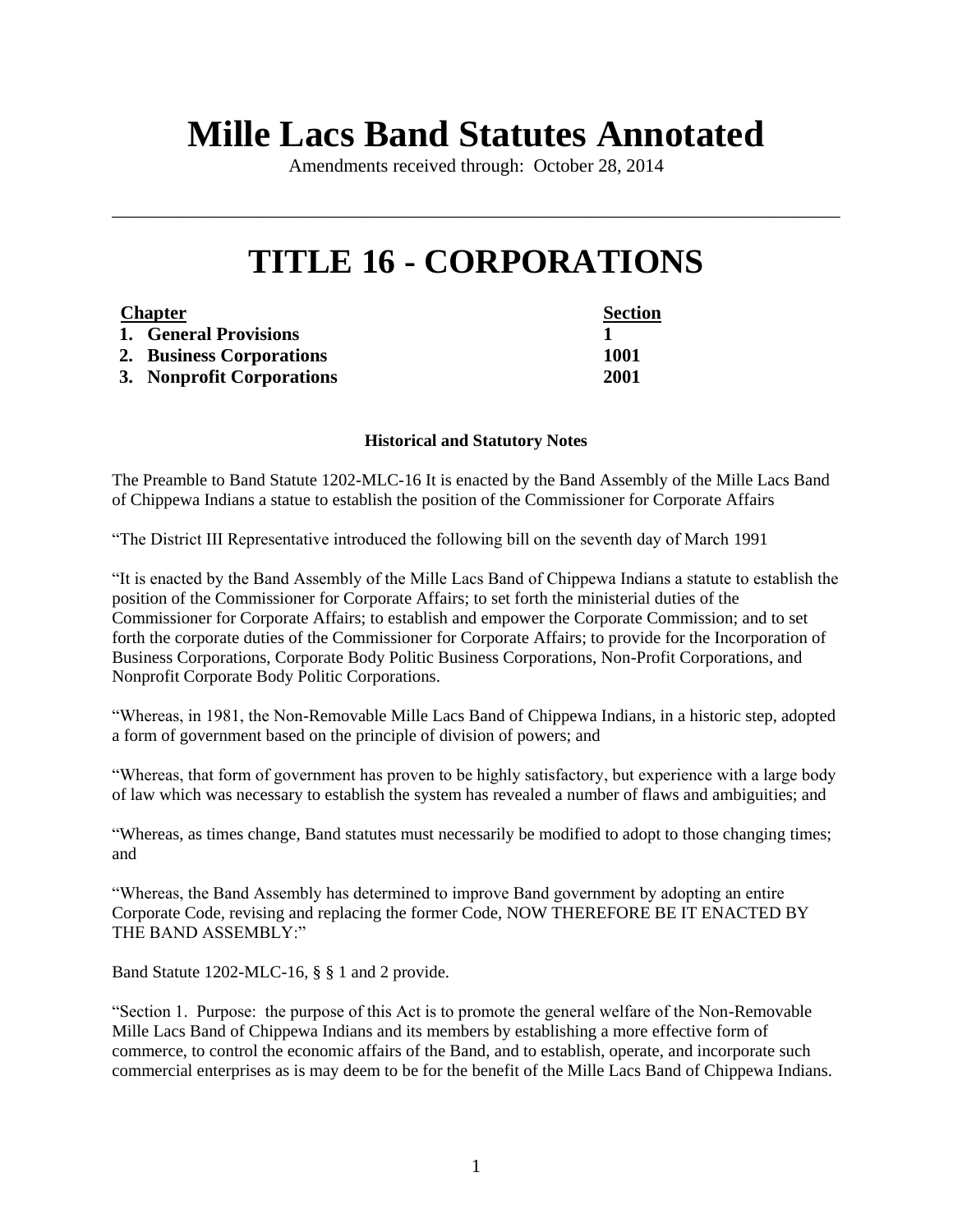"Section 2: Scope of the Amending Provisions. The previously enacted chapter 16 (1077-MLC-16) is hereby repealed. This Act shall become effective the day after its passage.

The Title of Band Ordinance 23-06 is "An ordinance to amend Title 16 (Corporations) of the Mille Lacs Band of Ojibwe statutes to delete or change sections that are in direct conflict with the intent and scope of Title 15 (Gaming Regulatory Act) which was adopted on August 19, 2003."

The Preamble of Band Ordinance 23-06 provides: "It is enacted by the Band Assembly for the purpose of correcting Title 16(Corporations) so as to delete or change sections that are in direct conflict with the intent and scope of Title 15 (Gaming Regulatory Act)."

The Title of Band Ordinance 04-15 is "An Ordinance to amend Mille Lacs Band Statute, §101 of Title 16 – Corporations, pursuant to legislative process articulated in 3 MLBS §16."

The Preamble of Band Ordinance 04-15 provides: "Be it enacted by the Band Assembly of the Mille Lacs Band of Ojibwe for the purpose of formally renaming the Corporate Commission of the Mille Lacs Band of Chippewa Indians to Mille Lacs Corporate Ventures."

#### **Cross References**

Gasoline excise tax, imposition, *see* 22 MLBS § 303. General powers and duties of Commissioner of Finance, *see* 22 MLBS § 104. Public service contracts, award to businesses organized under this title, *see* 7 MLBS § 1. Sales and use taxes, *see* 22 MLBS § 501 et seq.

# **CHAPTER 1**

# **GENERAL PROVISIONS**

| <b>Subchapter</b>                     | <b>Section</b> |
|---------------------------------------|----------------|
| 1. Commissioner for Corporate Affairs |                |
| 2. Corporate Commission               | 101            |

#### **SUBCHAPTER 1**

## **COMMISSIONER FOR CORPORATE AFFAIRS**

#### **Section**

- **1. Establishment.**
- **2. Appointment.**
- **3. Removal.**
- **4. Powers and Duties.**
- **5. Ministerial Powers and Duties of Commissioner for Corporate Affairs.**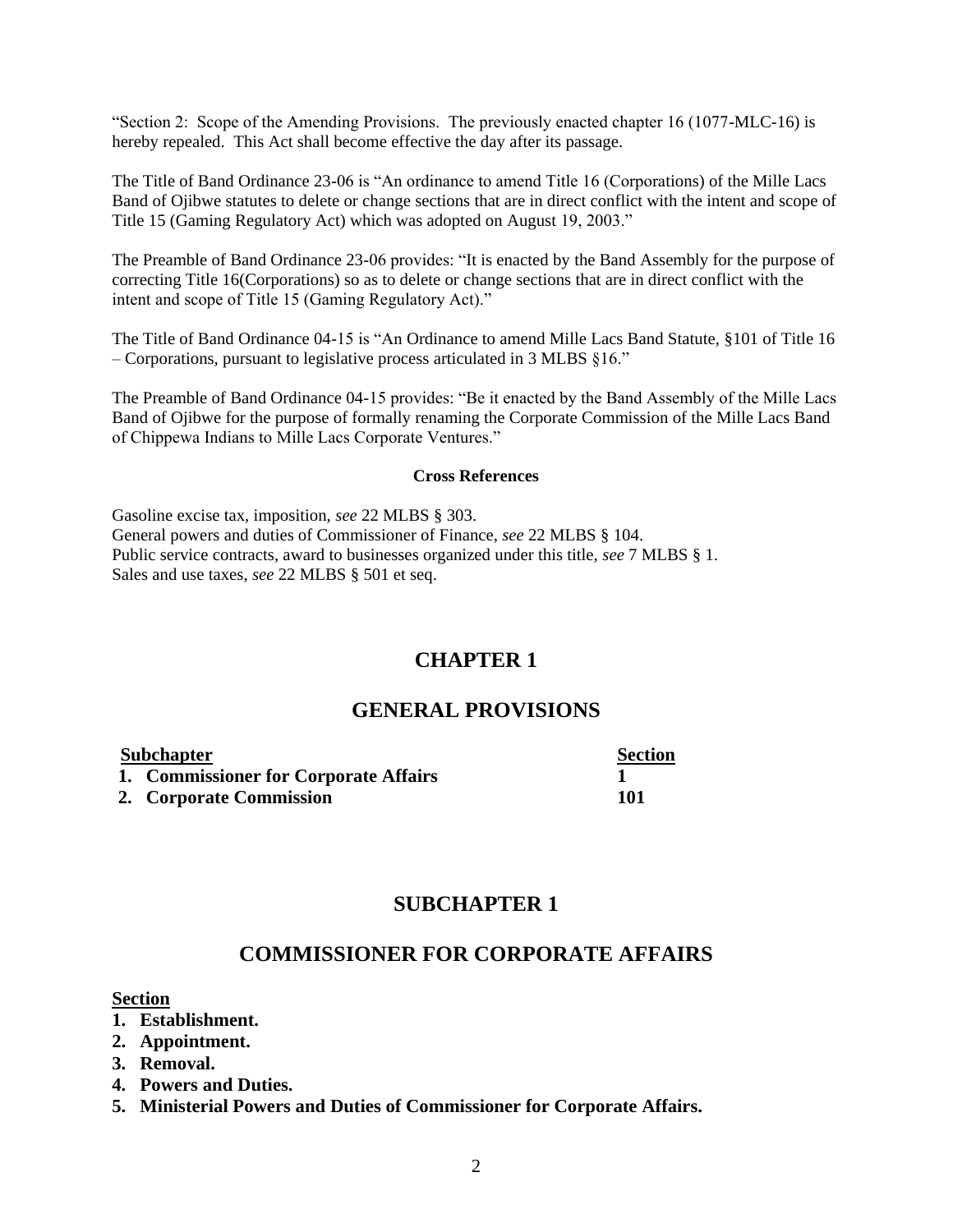# **6. Commissioner's Orders.**

#### **§ 1. Establishment.**

The position of Commissioner for Corporate Affairs is established.

#### **Historical and Statutory Notes**

**Source:**

Band Statute 1202-MLC-16, § 3.

# **§ 2. Appointment.**

The Commissioner for Corporate Affairs shall be appointed to a four-year term by the Chief Executive with the ratification of the Band Assembly.

#### **Historical and Statutory Notes**

#### **Source:**

Band Statute 1202-MLC-16, § 3.01.

#### **§ 3. Removal.**

The Commissioner for Corporate Affairs may be removed from office pursuant to 3 MLBS § 25.

#### **Historical and Statutory Notes**

**Source:**

Band Statute 1202-MLC-16, § 3.02.

# **§ 4. Powers and Duties.**

The Commissioner for Corporate Affairs shall have the powers and duties which are set forth in this title.

# **Historical and Statutory Notes**

#### **Source:**

Band Statute 1202-MLC-16, § 3.03.

# **§ 5. Ministerial powers and Duties of Commissioner for Corporate Affairs.**

The Commissioner for Corporate Affairs shall have the following ministerial duties: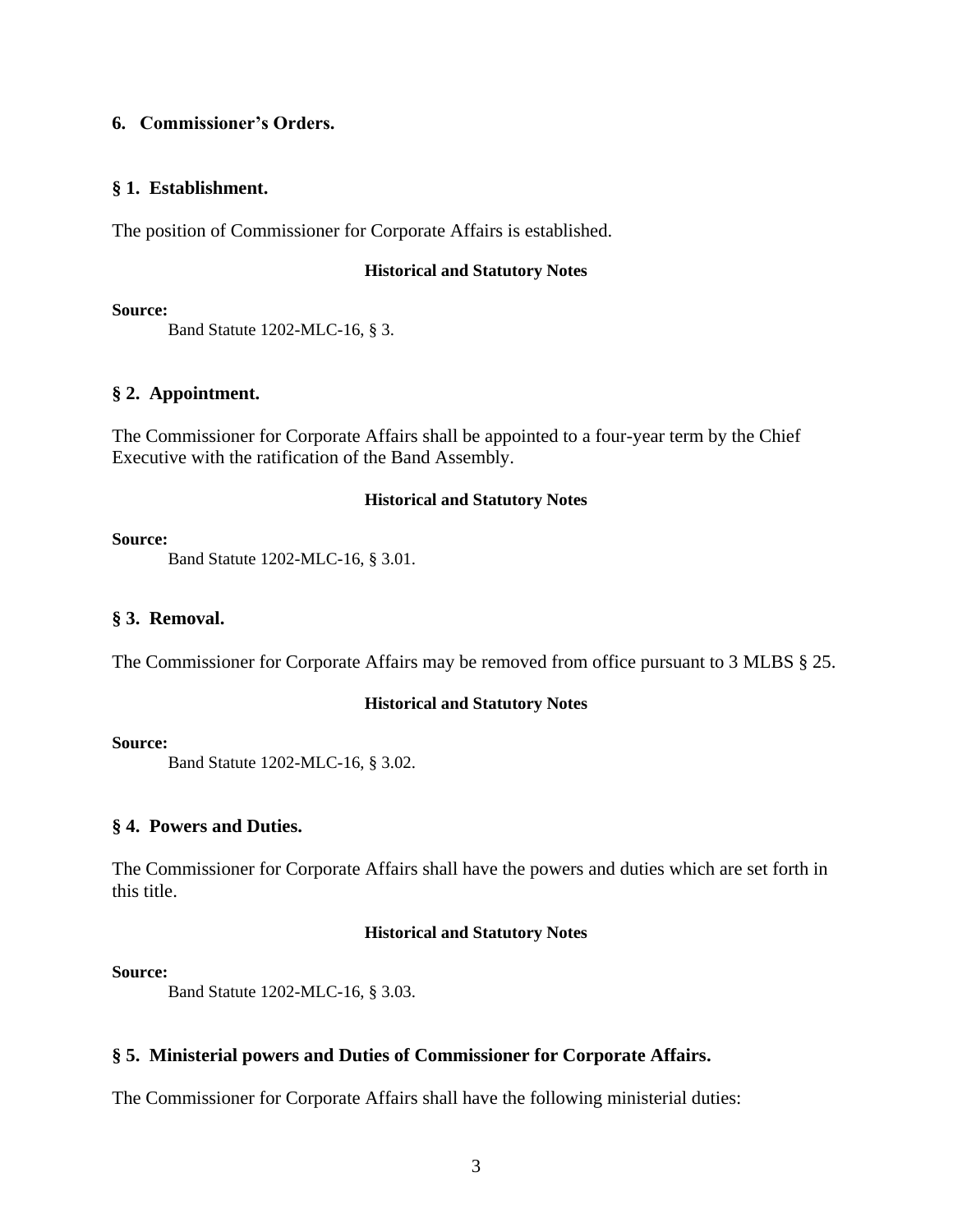- (a) To provide an effective and efficient system of administration for the Mille Lacs Band Business Corporation Act (16 MLBS § 1001 et seq.);
- (b) To provide an effective and efficient system of administration for the Mille Lacs Band Nonprofit Corporation Act (16 MLBS § 2001 et seq.);
- (c) To provide reporting and accounting for a Net Revenue Allocation Schedule in a form prescribed by the Band Assembly pursuant to 16 MLBS § 108.
- (d) To provide an effective and efficient administrative system to license and certify Foreign Corporations under the Band's Commercial Licensing Statute (18 MLBS § 1 et seq.).

#### **Source:**

Band Statute 1202-MLC-16, § 4. Band Ordinance 23-06, § 1.

#### **Cross References**

Corporate powers and duties of Corporate Commissioner, *see* 16 MLBS § 111.

#### **§ 6. Commissioner's Orders.**

- (a) The Commissioner of Corporate Affairs shall issue regulations to accomplish the duties under 16 MLBS § 5, in the form of Commissioner's Orders.
- (b) Such Commissioner's Orders shall be subject to annulment by the Band Assembly pursuant to 3 MLBS § 17.

#### **Historical and Statutory Notes**

#### **Source:**

Band Statute 1202-MLC-16, § 4.06.

#### **Cross References**

Corporate Orders, *see* 16 MLBS § 111.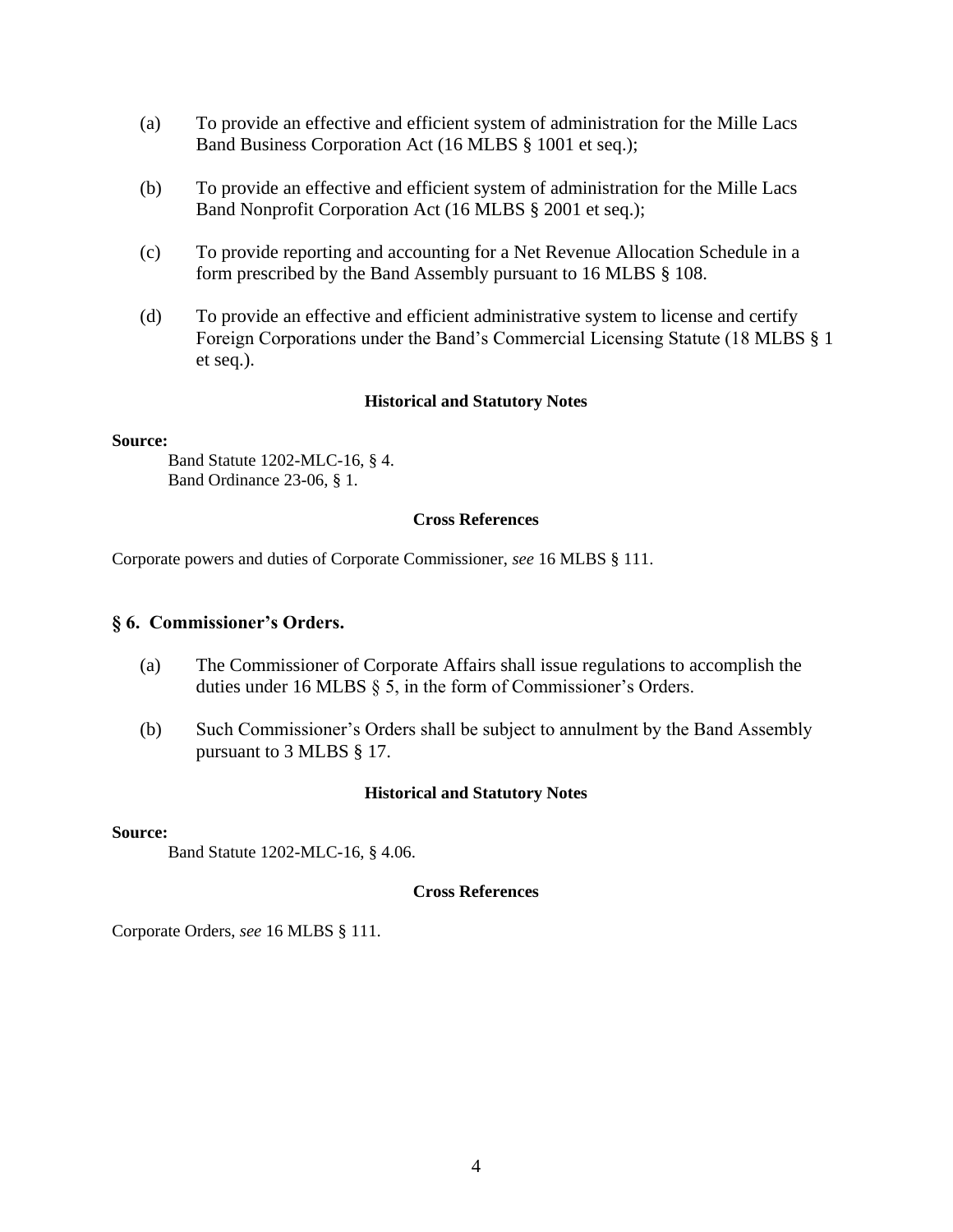# **SUBCHAPTER 2**

# **CORPORATE COMMISSION**

#### **Section**

- **101. Establishment.**
- **102. Purposes.**
- **103. Board Composition.**
- **104. Corporate Body Politic.**
- **105. Limited Liability and Indemnification.**
- **106. Enumerated Powers.**
- **107. Corporate Charter.**
- **108. Net Revenue Allocation Schedule.**
- **109. Sovereign Immunity.**
- **110. Assets and Liabilities of the Band.**
- **111. Corporate Powers and Duties of Corporate Commissioner.**

#### **Cross References**

Gaming activity regulation, *see* 15 MLBS 101.

#### **§ 101 Establishment.**

- (a) The Corporate Commission of the Mille Lacs Band of Chippewa Indians is established as a Corporate Body Politic. As a Corporate Body Politic, the Corporate Commission is both a political subdivision, clothed by federal and tribal law with all the privileges and immunities of the Band, except as expressly limited; and a separately chartered corporation under 16 MLBS § 1101(1)).
- (b) Effective October 28, 2014, the name under which the Corporate Commission conducts business shall now be "Mille Lacs Corporate Ventures", and all powers, duties, privileges, and immunities of the Corporate Commission provided for in Band statutes and laws shall inure to such entity; and all references in Band laws, resolutions, or policy to the Corporate Commission shall include such entity.

#### **Historical and Statutory Notes**

#### **Source:**

Band Statute 1202-MLC-16, § 5, § 8. Band Ordinance 04-15.

# **§ 102. Purposes.**

The Corporate Commission of the Mille Lacs Band of Chippewa Indians is established: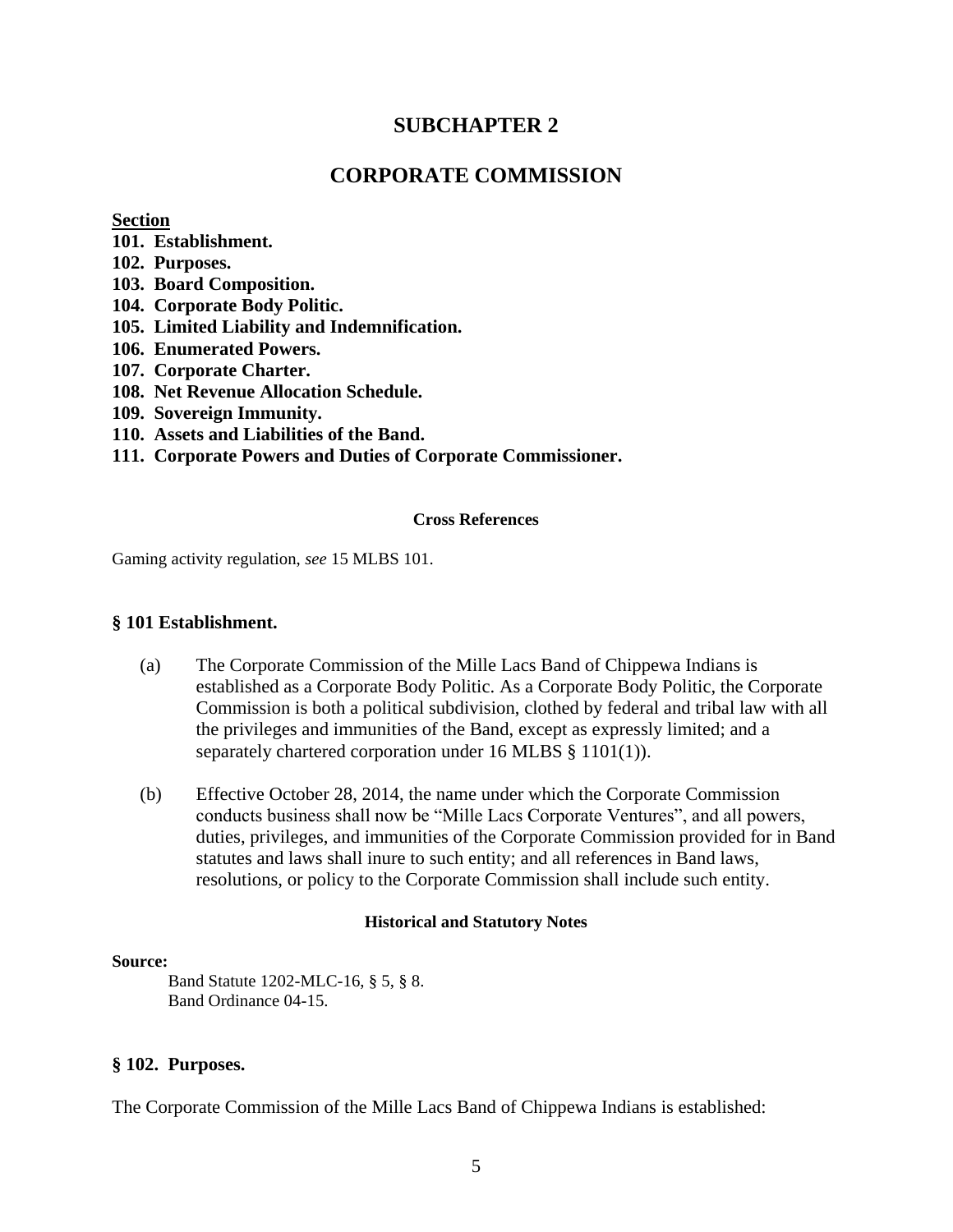- (a) to exercise a more effective form of commerce;
- (b) to control and manage the economic affairs of the Mille Lacs Band of Chippewa Indians;
- (c) to establish and operate commercial enterprises as it may deem to be for the benefit of the Mille Lacs Band of Chippewa Indians;
- (d) to make sound business and economic development decisions in a way that is insulated from day to day political considerations faced by Band elected leaders;
- (e) to avail the Band of the benefits of engaging in business and economic development without subjecting the Band government, qua government, to erosion of Band sovereignty.
- (f) to insulate Band assets from liability assumed in the conduct of business operations of the Corporate Commission or as wholly owned subsidiary thereof.
- $(g)$  for any other purposes set forth in the Charter or bylaws of the Corporate Commission that are not inconsistent with this title.

**Source:**

Band Statute 1202-MLC-16, § 5.01.

# **§ 103. Board Composition.**

The Corporate Commission shall be comprised of 5 board members and the Commissioner of Corporate Affairs. The 5 Board members shall be nominated by the Chief Executive and ratified by the Band Assembly. The term of the Commissioner of Corporate Affairs serving at the time of the passage of Band Statute 1202-MLC-16 shall continue until January 1, 1993. The Commissioners serving at the time of the passage of Band Statute 1202-MLC-16 shall remain as Commissioners. Any vacancies existing on the Corporate Board shall be filled in a manner prescribed in this title. The Corporate Board shall select one among its members who shall serve a four-year term, one who shall serve a three-year term, two who shall serve a two-year term, and one who shall serve a one-year term; subsequent appointments after these terms expire shall run for four years. At least one member of the Board shall be a Band member residing in District 1; At least one member of the Board shall be a Band member residing in District 2; At least one member of the Board shall be a Band member residing in District 3. The Commissioner of Corporate Affairs shall serve as Chairman and Chief Operating Office of the Corporation. The Board shall elect from its membership an individual to serve as the Chief Financial Officer of the Corporation.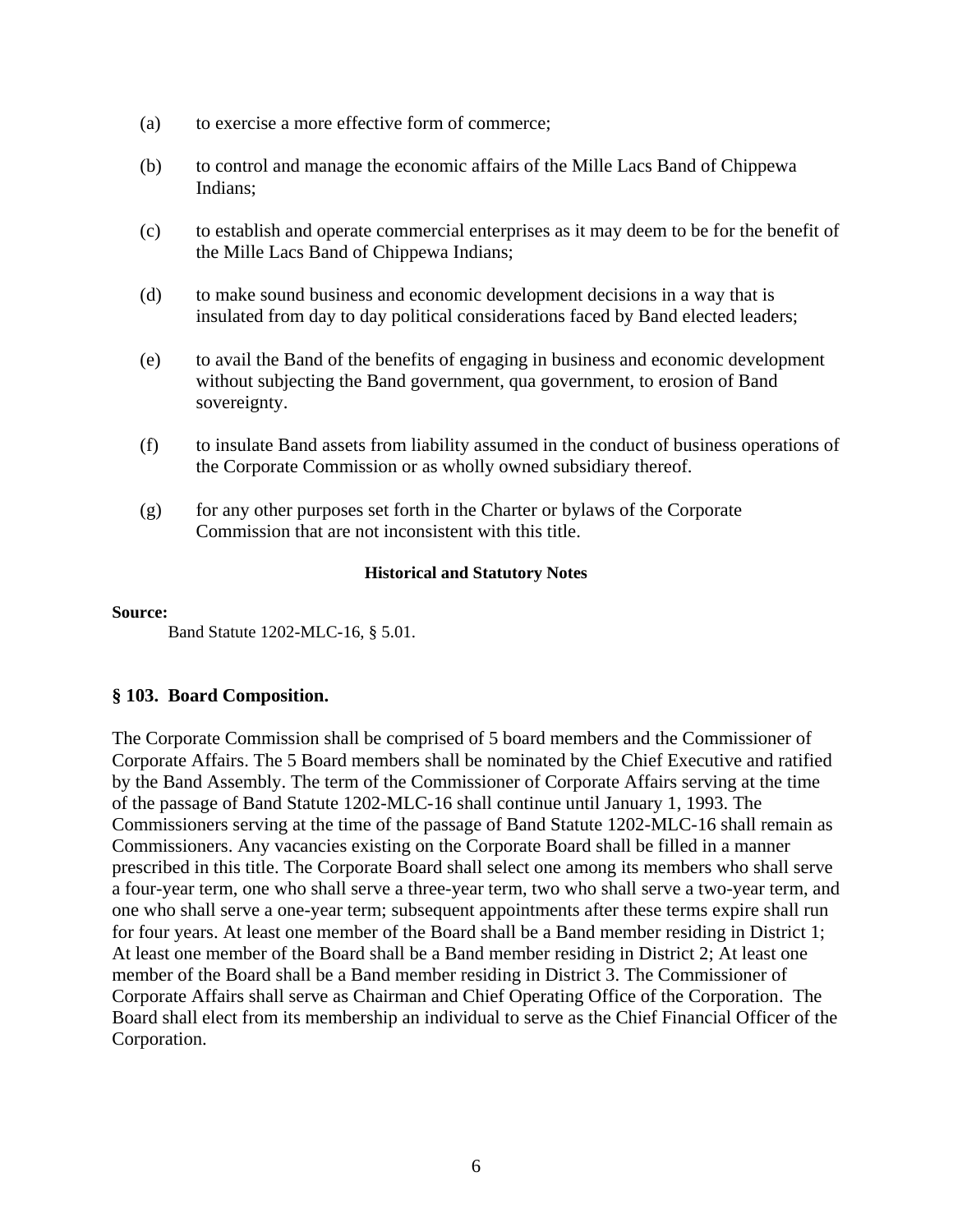**Source:**

Band Statute 1202-MLC-16, § 5.02.

#### **Cross References**

Designation of Band Districts, *see* 2 MLBS § 11.

#### **§ 104. Corporate Body Politic.**

The Corporate Commission shall be incorporated as a Corporate Body Politic under 16 MLBS § 1101(1)). As a Corporate Body Politic the Corporate Commission shall have membership who will consist of the Chief Executive, the Speaker of the Band Assembly, and the District Representative instead of shareholders.

#### **Historical and Statutory Notes**

**Source:**

Band Statute 1202-MLC-1 6, § 8.01.

#### **§ 105 Limited Liability and Indemnification.**

The corporation shall indemnify any person who was or is a party or threatened to be made a party to any threatened, pending or completed action, suit or proceeding either civil, criminal, administrative or investigative by reason of the fact that he or she is or was a director, officer, agent or employee acting on behalf of the corporation, or is or was serving at the request of the corporation as a director or officer of another enterprise or corporation, against expenses, including attorneys' fees and costs, judgments, fines and amounts paid in settlement actually and reasonably incurred by him in connection with such action, suit or proceeding, to the extent that such person is not otherwise indemnified. The corporation shall not be required to indemnify such director, officer, agent or employee if independent counsel shall determine pursuant to a judicial decision in any such action, suit or proceeding or independently, in case of settlement, that the director, officer, agent or employee has failed to act in good faith and with that degree of diligence, care and skill which ordinary prudent people would exercise under similar circumstances in like positions.

#### **Historical and Statutory Notes**

#### **Source:**

Band Statute 1202-MLC-16, § 5.03.

#### **§ 106. Enumerated Powers.**

The Corporate Commission shall have the following specifically enumerated powers: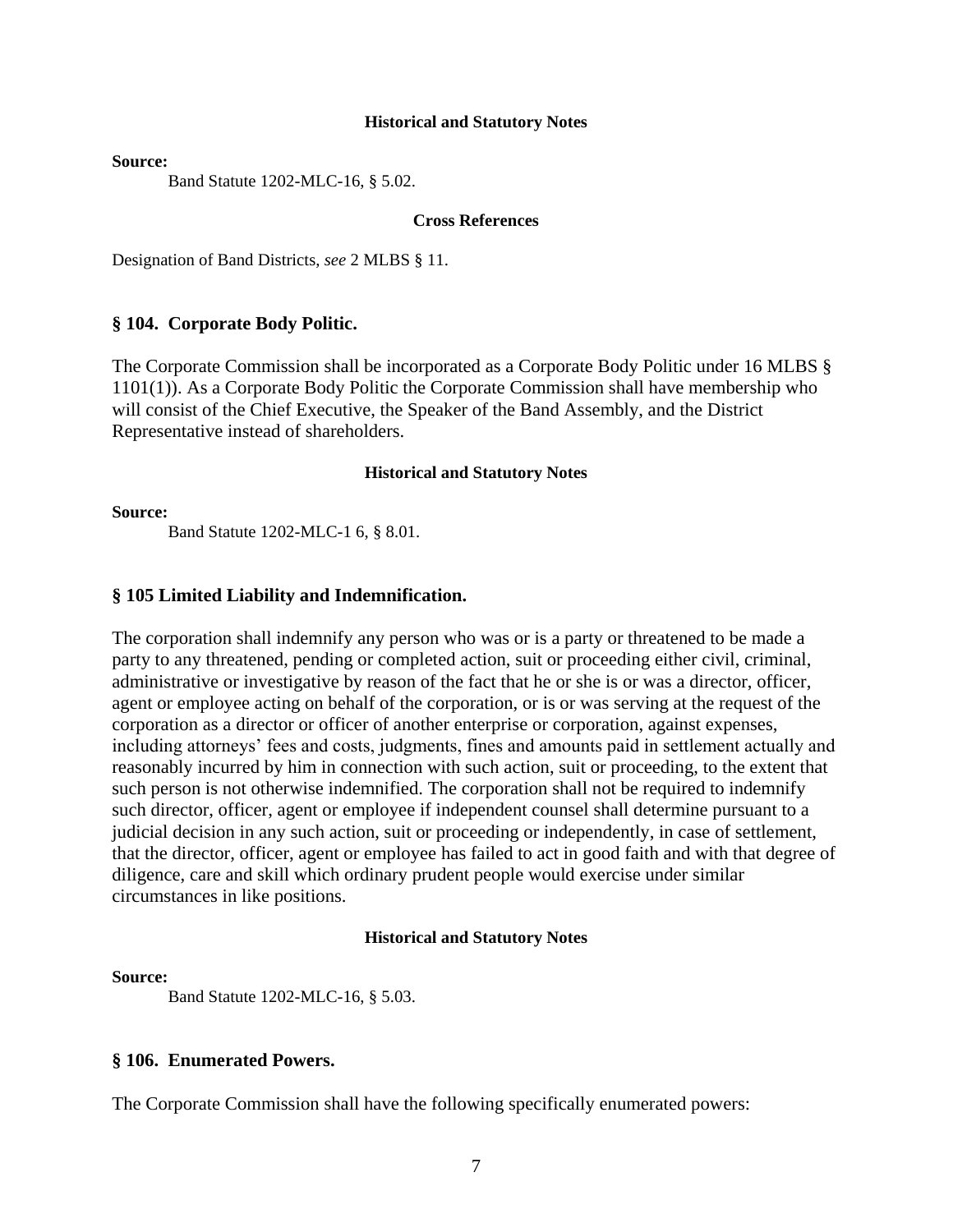- (a) To engage in business and economic development endeavors;
- (b) To enter any contracts or agreements necessary for business or economic development endeavors;
- (c) To enter into compacts or other agreements with the state or federal government in furtherance of engaging in business or economic development endeavors;
- (d) To form and incorporate wholly owned subsidiary business corporations and nonprofit corporations with separate articles, bylaws, board of directors, and separate employer ID numbers to conduct the affairs of individual business endeavors and to insulate the Corporate Commission from liability of those endeavors.
	- (1) The Corporate Commission shall name the Board of Directors of any such corporations and shall approve the articles and bylaws of any such corporation before the same shall become effective.
	- (2) The Corporate Commission may assign any duties and/or privileges of any agreement or contract the commission has entered into to a wholly owned subsidiary whose specific business purpose is relevant to such agreement or contract.
- (e) Any additional powers necessary to carry out the purposes as described in 16 MLBS § 102. Such additional powers will be specifically enumerated in a set of articles and bylaws to be approved by the Corporate Commission. Such articles and bylaws and any additional specifically enumerated powers contained therein must be approved by the Band Assembly resolution before they shall become effective.

#### **Source:**

Band Statute 1 202-MLC-16, § 5.04. Band Ordinance 23-06, § 2. Section 2 of Band Ordinance 23-06.

#### **Cross References**

Tobacco products, Corporate Commission as sole licensed distributor, *see* 22 MLBS § 201 et seq.

# **§ 107. Corporate Charter.**

The Corporate Commission shall draft and approve a charter and bylaws to be submitted to the Band Assembly for ratification. Such a charter and bylaws shall not become effective until ratified by the Band Assembly.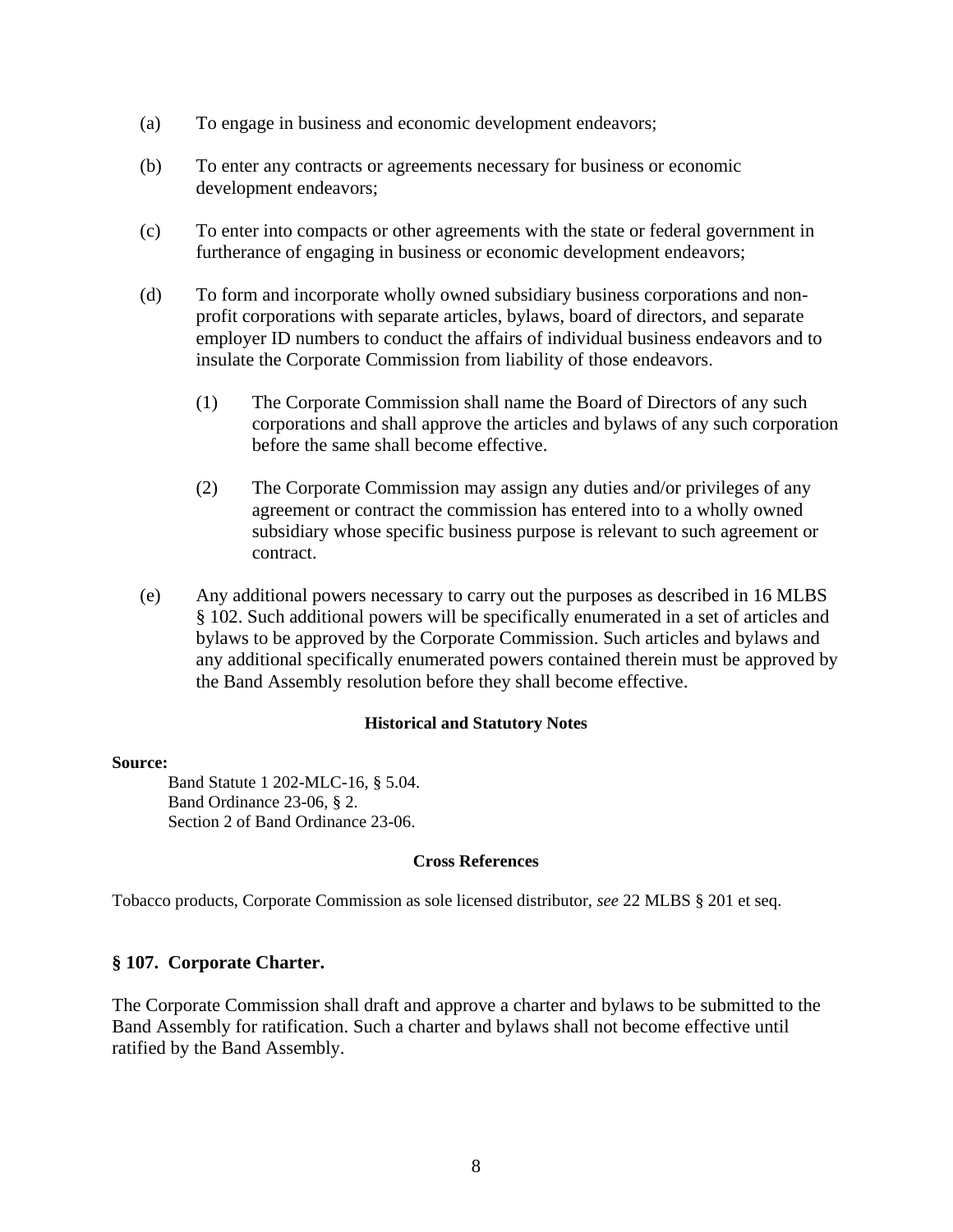#### **Source:**

Band Statute 1202-MLC-16, § 6.

#### **§ 108. Net Revenue Allocation Schedule.**

The Band Assembly shall by resolution adopt a Net Revenue Allocation Schedule to provide for the allocation of net revenue from any business conducted by the corporation or any wholly owned subsidiary of the Corporate Commission.

#### **Historical and Statutory Notes**

**Source:**

Band Statute 1202-MLC-16, § 7.

#### **Cross References**

Reporting and accounting, *see* 16 MLBS § 5.

#### **§ 109. Sovereign Immunity.**

(a) The Corporate Commission shall be clothed by federal and tribal law with all the privileges and immunities of the Band, except as specifically limited by this title, including sovereign immunity from suit in any state, federal or tribal court. Nothing contained in this title shall be deemed or construed to be a waiver of sovereign immunity by the Corporate Commission from suit which may be waived only in accordance with this title, the Corporate Commission Charter and Bylaws. Nothing in this chapter shall be deemed or construed to be a consent of the Corporate Commission to the jurisdiction of the United States or of any State or of any tribe or band other than the Band with regard to the business or affairs of the corporation.

(b)

- (1) Sovereign immunity of the Corporate Commission may be waived only by formal resolution of the corporation's Board of Directors. Waivers of sovereign immunity are disfavored and shall be granted only when necessary to secure a substantial advantage or benefit to the corporation.
- (2) Any waiver of sovereign immunity shall be specific and limited as to:
	- (i) duration,
	- (ii) the grantee,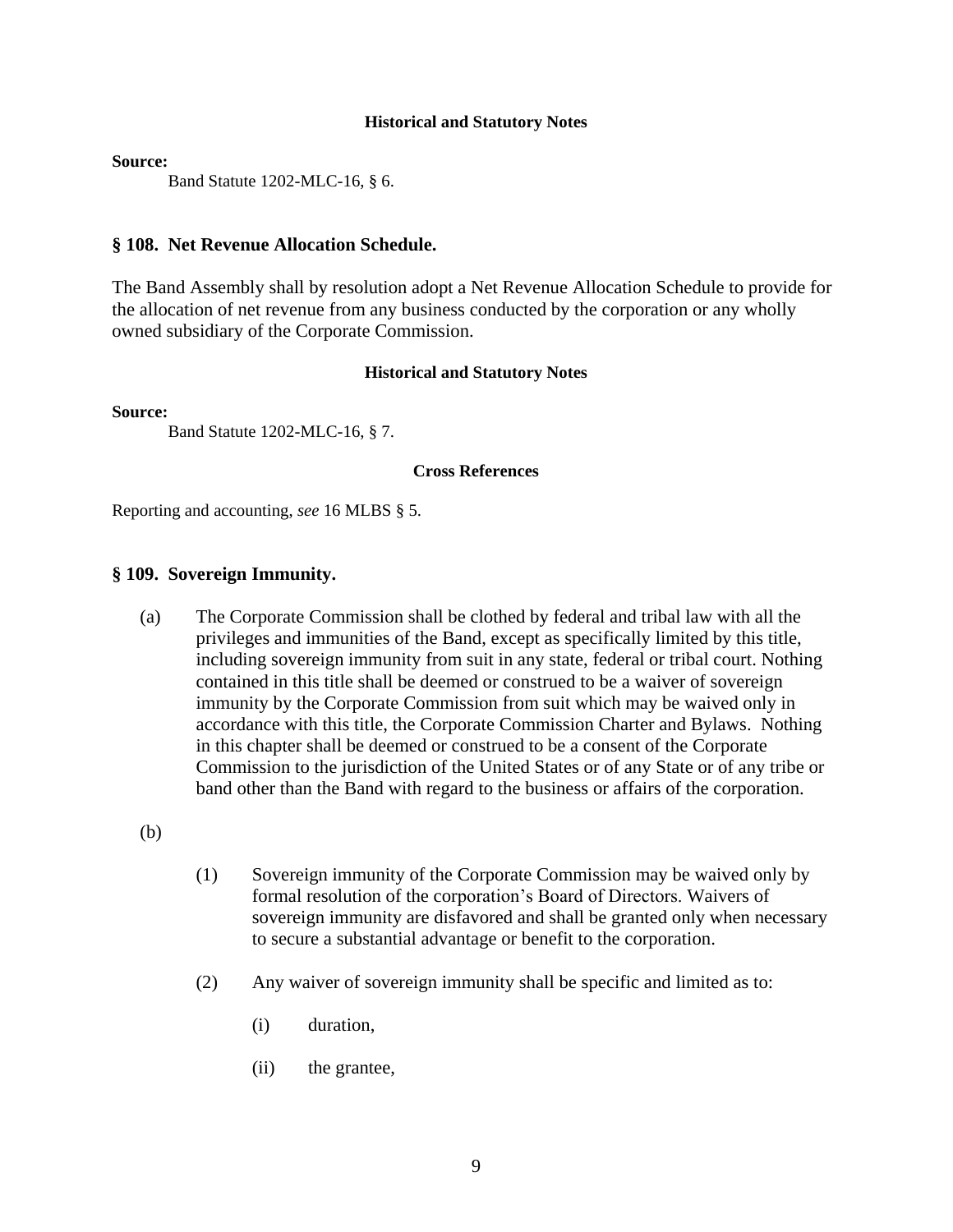- (iii) the particular transaction,
- (iv) definite property or funds, if any, of the corporation,
- (v) a particular court having jurisdiction pursuant thereto and
- (vi) the law that shall be applicable thereto.
- (3) Any express waiver of sovereign immunity by resolution of the Board, shall not be deemed a consent to the levy of any judgment, lien or attachment upon property of the corporation other than property specifically pledged or assigned, or a consent to suit in respect of any land within the Reservation or a consent to the alienation, attachment or encumbrance of any such land.

#### **Source:**

Band Statute 1202-MLC-16, § 9.

## **§ 110. Assets and Liabilities of the Band.**

The corporation shall have only those assets specifically assigned to it by the Band or acquired in its name by the Band or the Corporate Commission or on its own behalf. Nothing in this chapter nor any activity of the corporation shall implicate or in any way involve the credit or assets of the Band or obligate the Band for the obligations of this corporation except for any liability or obligation specifically assumed in writing.

#### **Historical and Statutory Notes**

#### **Source:**

Band Statute 1202-MLC-16, § 10.

# **§ 111. Corporate Powers and Duties of Corporate Commissioner.**

- (a) The Corporate Commissioner shall have the following corporate duties and responsibilities:
	- (1) The Commissioner of Corporate Affairs shall serve as the Chief Operating Officer of the Corporate Commission.
	- (2) The Corporate Commissioner or the Corporate Commissioners Designee shall serve as the Chief Operating Officer, or, if at the discretion of the Corporate Commissioner, as a Board Member other than the CEO of any wholly owned subsidiary.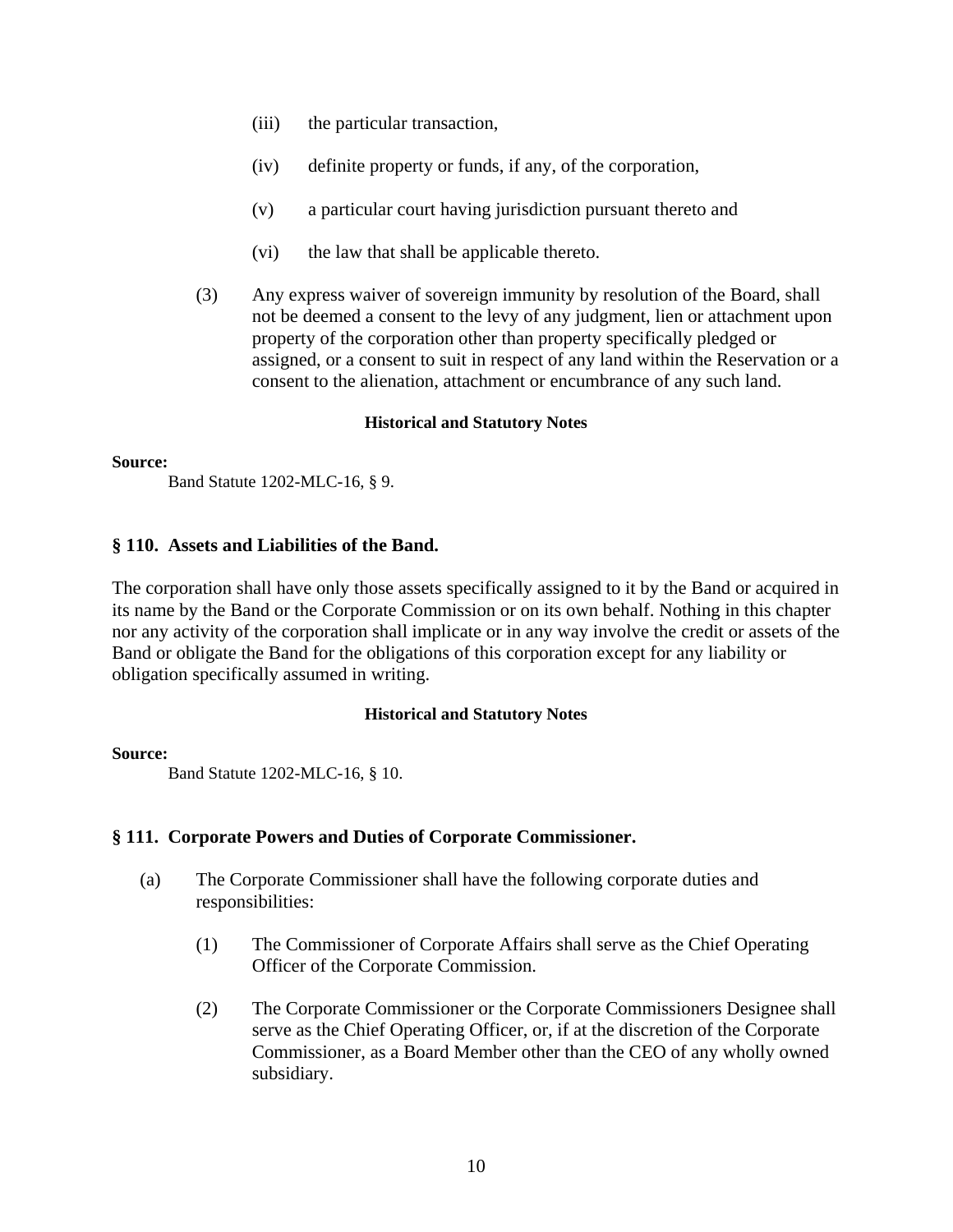- (3) Any additional powers necessary to carry out the purposes as described in this chapter.
- (b)
- (1) The Commissioner of Corporate Affairs shall issue regulations and other directives to accomplish the above duties in the form of Corporate Orders.
- (2) Such Corporate Order shall be subject to voidance by a majority of the Board members of the Corporate Commission provide that such rejection of the Corporate Order on made in writing by a majority of board members within 3 days of the board members receiving constructive notice of the corporate order.

#### **Source:**

Band Statute 1202-MLC-16, § Ii.

#### **Cross References**

Commercial practices, Investigations, *see* 18 MLBS § 11 [Digitizer's note: Section not in digital copy]. Rules and regulations, *see* 18 MLBS § 4.

Commissioner's Orders, *see* 16 MLBS § 6.

Ministerial powers and duties of Commissioner for Corporate Affairs, *see* 16 MLBS § 5.

Power to license commercial entities, *see* 18 MLBS § 101.

Prohibition of introduction of goods, *see* 18 MLBS § 208.

Use of information, commercial practices, *see* 18 MLBS § 9.

# **CHAPTER 2**

# **BUSINESS CORPORATIONS**

| <b>Subchapter</b> |                              | <b>Section</b> |
|-------------------|------------------------------|----------------|
|                   | 1. General Provisions        | 1001           |
|                   | 2. Incorporation and Article | 1101           |

# **SUBCHAPTER 1**

# **GENERAL PROVISIONS**

**Section 1001. Citation. 1002. Definitions.**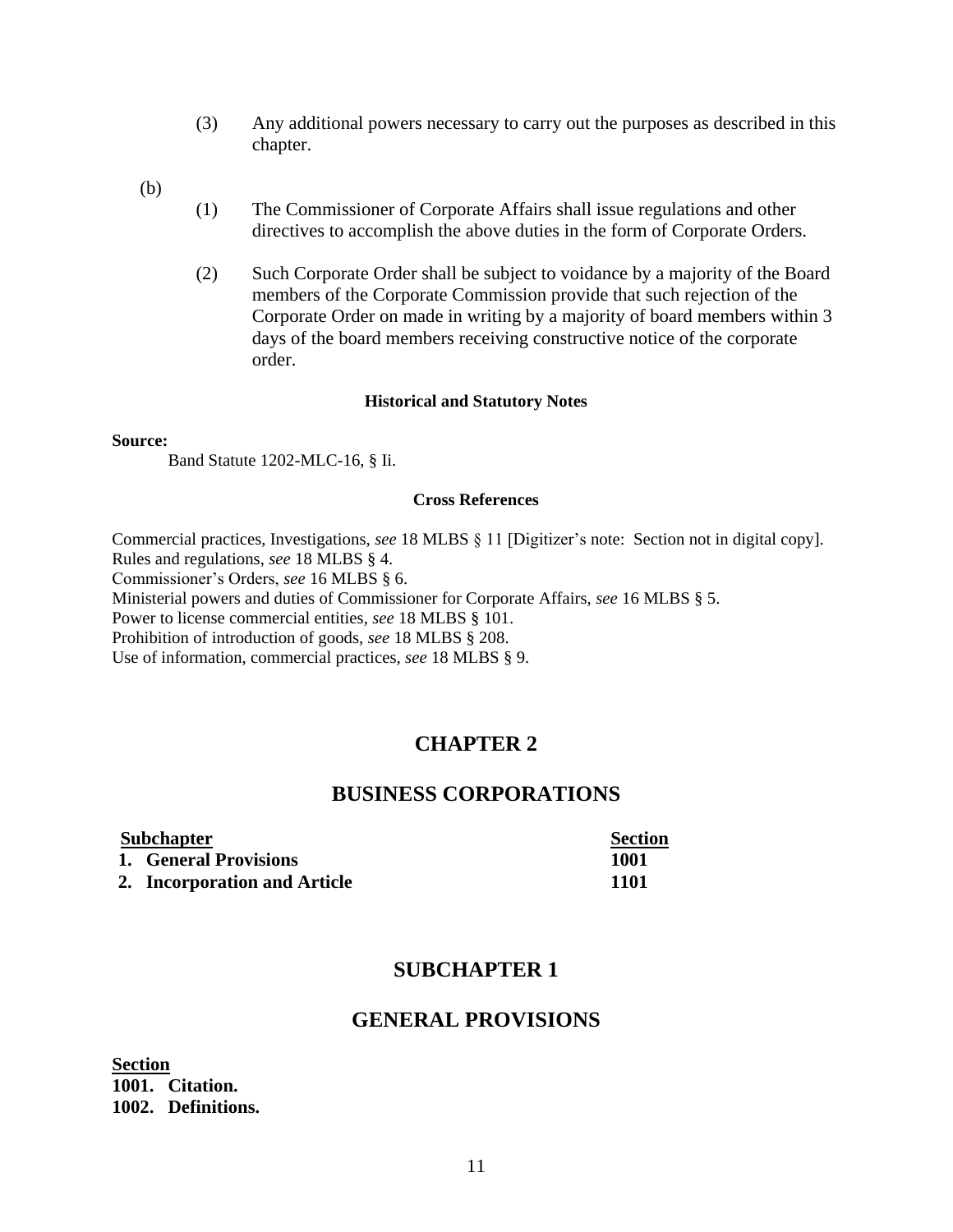# **1003. Regulations. 1004. Foreign Corporations.**

# **§ 1001 Citation.**

This chapter may be cited as the "Mille Lacs Band of Chippewa Indians business corporation act."

## **Historical and Statutory Notes**

## **Source:**

Band Statute 1202-MLC-16A, § 1.

# **§ 1002. Definitions.**

For the purposes of this chapter, and any regulations issued pursuant to this chapter, unless the language or context clearly indicates that a different meaning is intended, the words, terms, and phrases defined in this section have the meanings given them.

- (a) **"Address"** means mailing address, including a zip code. In the case of a registered office or principal executive office, the term means the mailing address and the actual office location which shall not be a post office box.
- (b) **"Affiliate"** means a person that directly or indirectly controls, is controlled by, or is under common control with, a specified person.
- (c) **"Band"** means the Mille Lacs Band of Chippewa Indians.
- (d) **"Board of Directors"** or **"Board"** means the group of persons vested with the general management of the internal affairs of the corporation, regardless of how designated.
- (e) **"Bylaws"** means the code adopted for the regulation or management of the internal affairs of the corporation, regardless of how designated.
- (f) **"Class"**, when used with reference to shares, means a category of shares that differs in designation or one or more rights or preferences from another category of shares of the corporation.
- (g) **"Closely held corporation"** means a corporation which does not have more than 35 shareholders.
- (h) **"Commissioner"** means the Commissioner of Corporate Affairs.
- (i)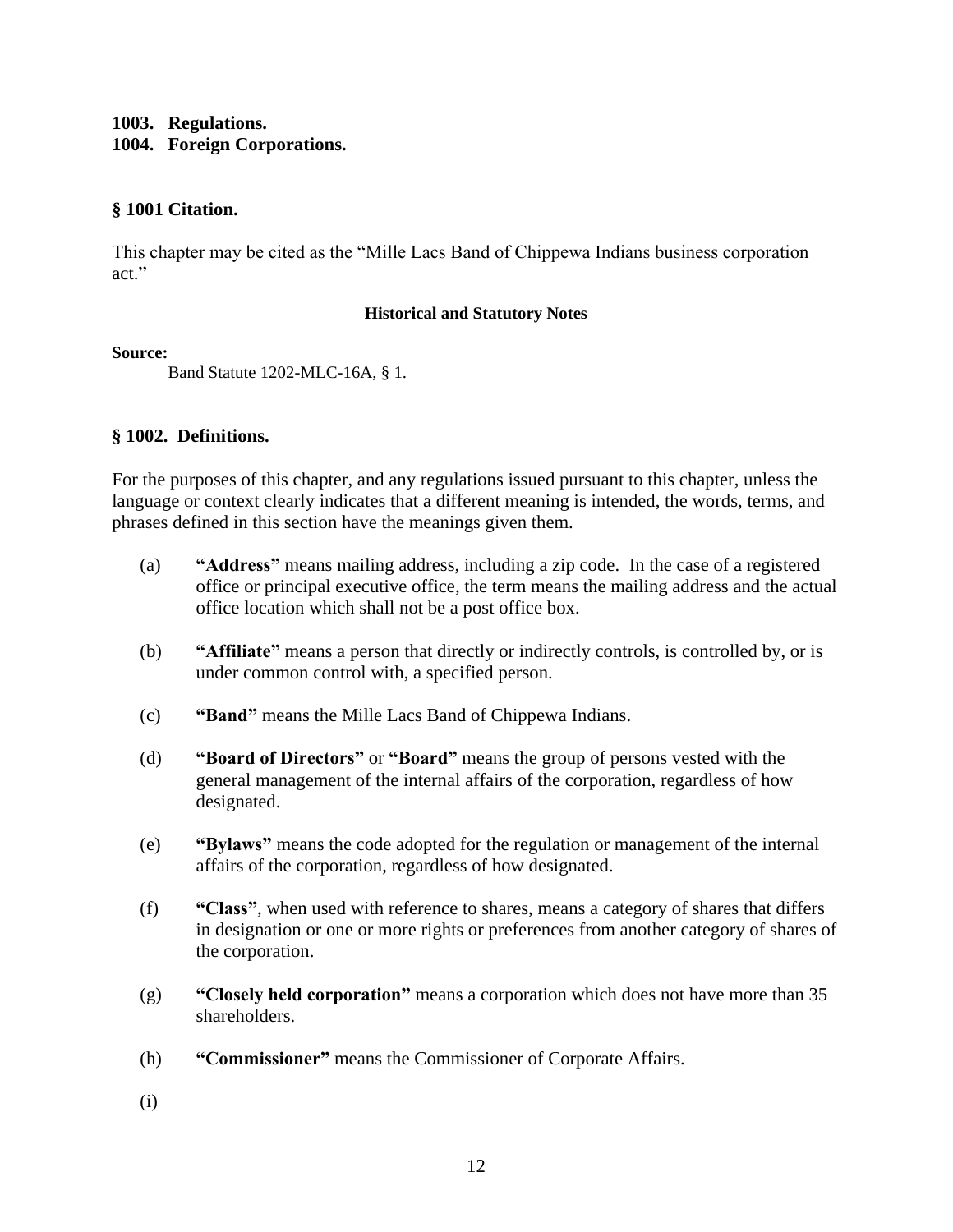- (1) **"Corporation"** means a corporation, other than a foreign corporation, organized for profit and incorporated under or governed by this chapter.
- (2) **"Corporation"** means a corporation that is governed by this chapter.
- (j) **"Director"** means a member of the board.
- (k) **"Foreign corporation"** means a corporation organized for profit that is incorporated under laws other than the laws of this state for a purpose or purposes for which a corporation may be incorporated under this chapter.
- (l) **"Good faith"** means honesty in fact in the conduct of the act or transaction concerned.
- (m) **"Intentionally"** means that the person referred to either has a purpose to do or fail to do the act or cause the result specified or believes that the act or failure to act, if successful, will cause that result. A person "intentionally" violates a statute if the person intentionally does the act or causes the result prohibited by the statute, or if the person intentionally fails to do the act or cause the result required by the statute, even though the person may not know of the existence or constitutionality of the statute or the scope or meaning of the terms used in the statute.
- (n) A person **"knows"** or has **"knowledge"** of a fact when the person has actual knowledge of it. A person does not "know" or have "knowledge" of a fact merely because the person has reason to know of the fact.
- (o) **"Officer"** means a person elected, appointed, or otherwise designated as an officer by the board, and any other person deemed elected as an officer pursuant to this chapter.
- (p) **"Organization"** means a domestic or foreign corporation, partnership, limited partnership, joint venture, association, business trust, estate, trust, enterprise, and any other legal or commercial entity.
- (q) **"Person"** includes a natural person and an organization.
- (r) **"Principal executive office"** means an office where the elected or appointed chief executive officer of a corporation has an office. If the corporation has no elected or appointed chief executive officer, "principal executive office" means the registered office of the corporation.
- (s) **"Publicly held corporation"** means a corporation that has a class of equity securities registered pursuant to section 12 (15 U.S.C.A. § 78l), or is subject to section 15(d) (15 U.S.C.A. § 78o(d)), of the Securities Exchange Act of 1934.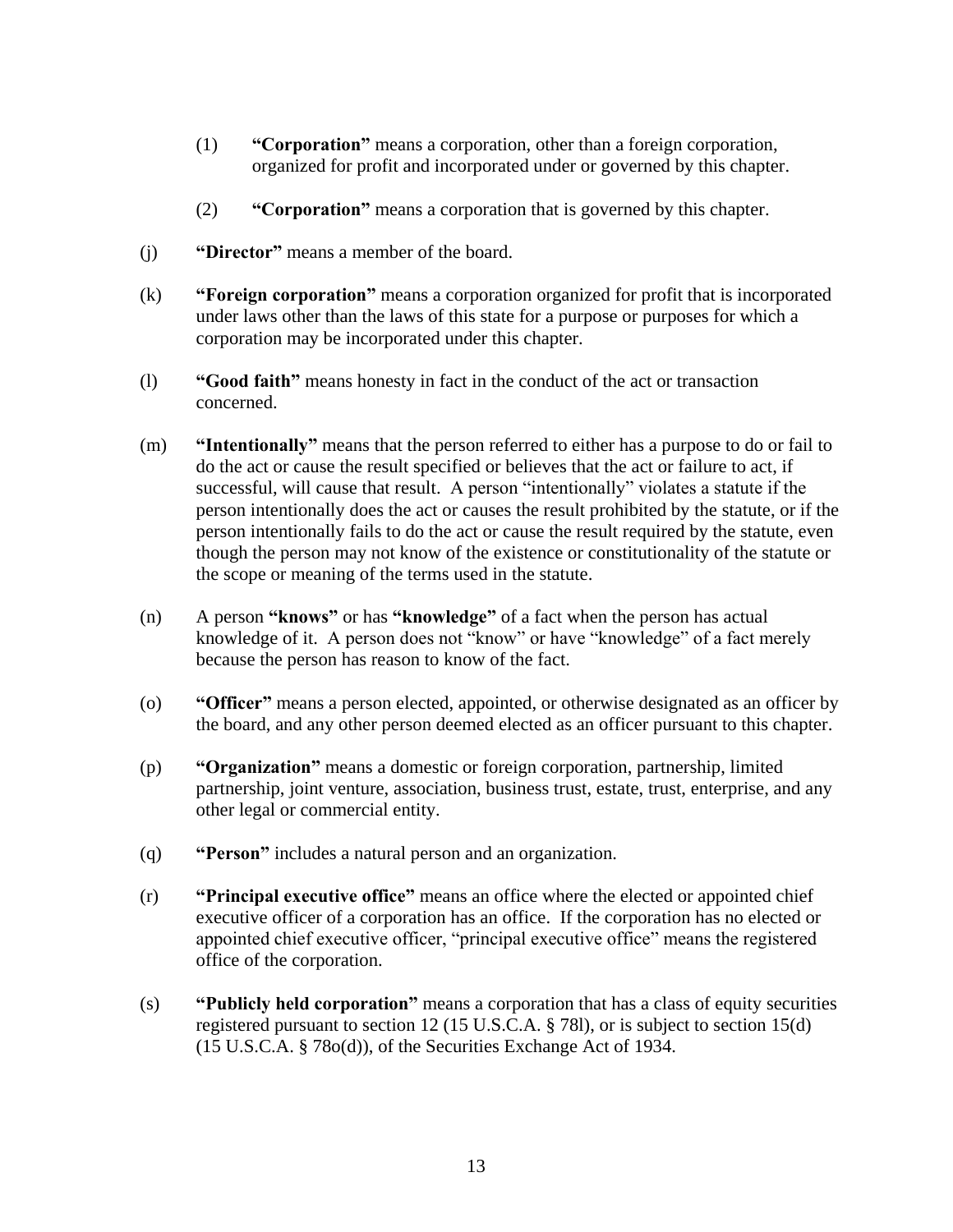- (t) **"Registered office"** means the place within the jurisdiction of the Band designated in the articles of a corporation as the registered office of the corporation.
- (u) **"Related corporation"** of a specified corporation means a parent or subsidiary of the specified corporation or another subsidiary of a parent of the specified corporation.
- (v) **"Share"** means one of the units, however designated, into which the shareholders' proprietary interests in a corporation are divided.
- (w) **"Shareholder"** means a person registered on the books or records of a corporation or its transfer agent or registrar as the owner of whole or fractional shares of the corporation.
- (x) **"Subsidiary"** of a specified corporation means a corporation having more than 50 percent of the voting power of its shares entitled to vote for directors owned directly, or indirectly through related corporations, by the specified corporation.

#### **Source:**

Band Statute 1202-MLC-16A, § 2.

## **§ 1003. Regulations.**

- (a) The Commissioner of Corporate Affairs shall promulgate regulations with regard to Business Corporations governing:
	- (1) powers (not inconsistent with other applicable law);
	- (2) board of directors;
	- (3) officers;
	- (4) shares, shareholders;
	- (5) loans, obligations, distribution;
	- (6) merger, exchange, transfer;
	- (7) dissolution;
	- (8) extension;
	- (9) corporate registration; and
	- (10) actions against corporations.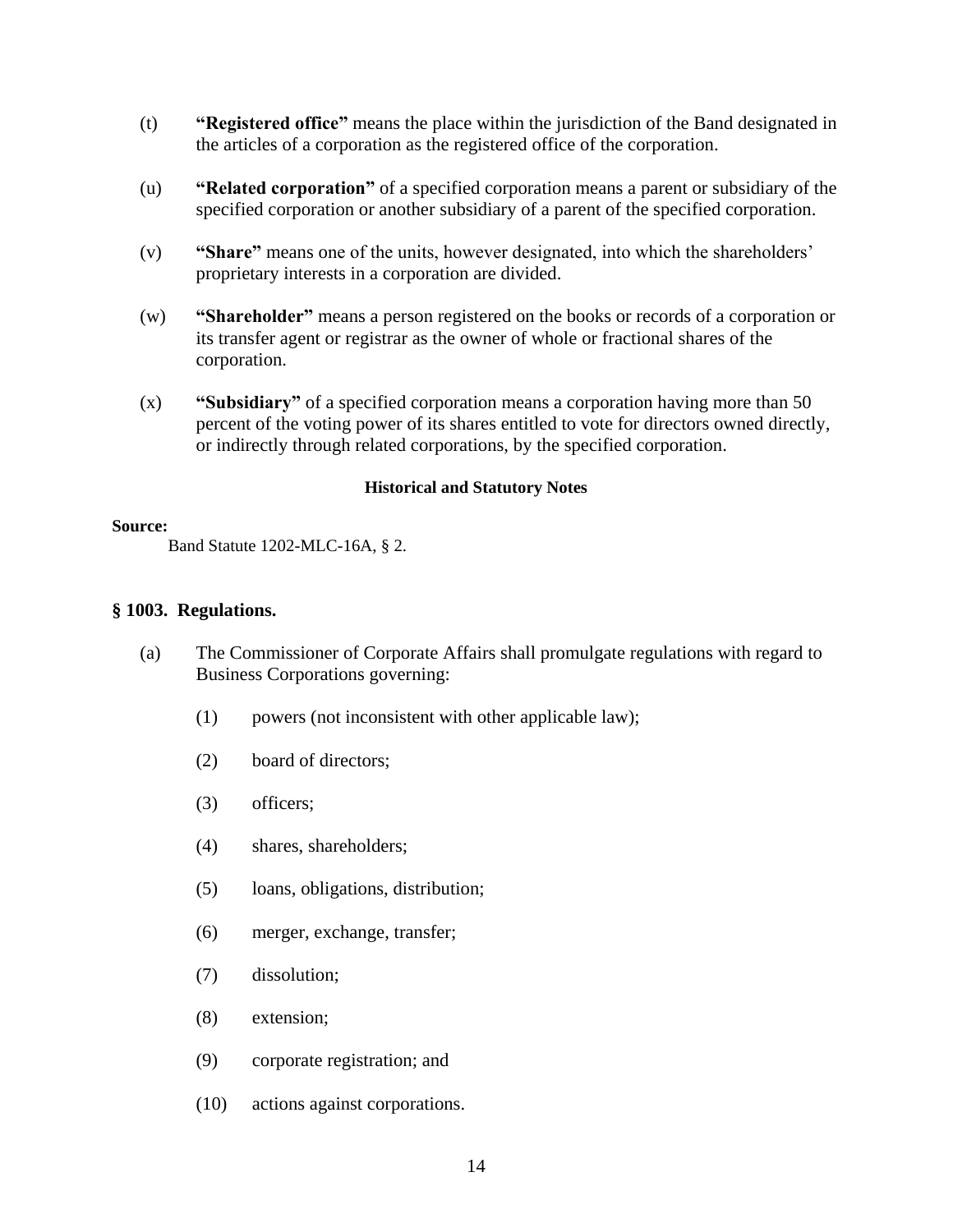(b) Such regulations shall closely parallel the Minnesota Business Corporation Act (MINN. STAT. § 302A.001 et seq.).

#### **Historical and Statutory Notes**

**Source:**

Band Statute 1202-MLC-16A, § 14.

#### **§ 1004 Foreign Corporations.**

Foreign corporations conducting business within the jurisdiction of the Band need not file with the Commissioner as a foreign corporation. A foreign corporation shall be required to acquire a license to conduct business within the jurisdiction of the Band as is provided by 18 MLBS § 1 et seq.

#### **Historical and Statutory Notes**

**Source:**

Band Statute 1202-MLC-16A, § 15.

# **SUBCHAPTER 2**

# **INCORPORATION AND ARTICLES**

**Section**

- **1101. Purposes.**
- **1102. Incorporators.**
- **1103. Articles.**
- **1104. Corporate Name.**
- **1105. Reserved Name.**
- **1106. Registered Office; Registered Agent.**
- **1107. Change of Registered Office or Registered Agent; Change of Name of Registered Agent.**
- **1108. Amendment of Articles.**
- **1109. Filing Articles.**
- **1110. Effective Date of Articles.**
- **1111. Presumption; Certificate of Incorporation.**

#### **§ 1101. Purposes.**

(a) A corporation may be incorporated under this chapter for any business purpose or purposes, unless some other statute of Band requires incorporation for any of those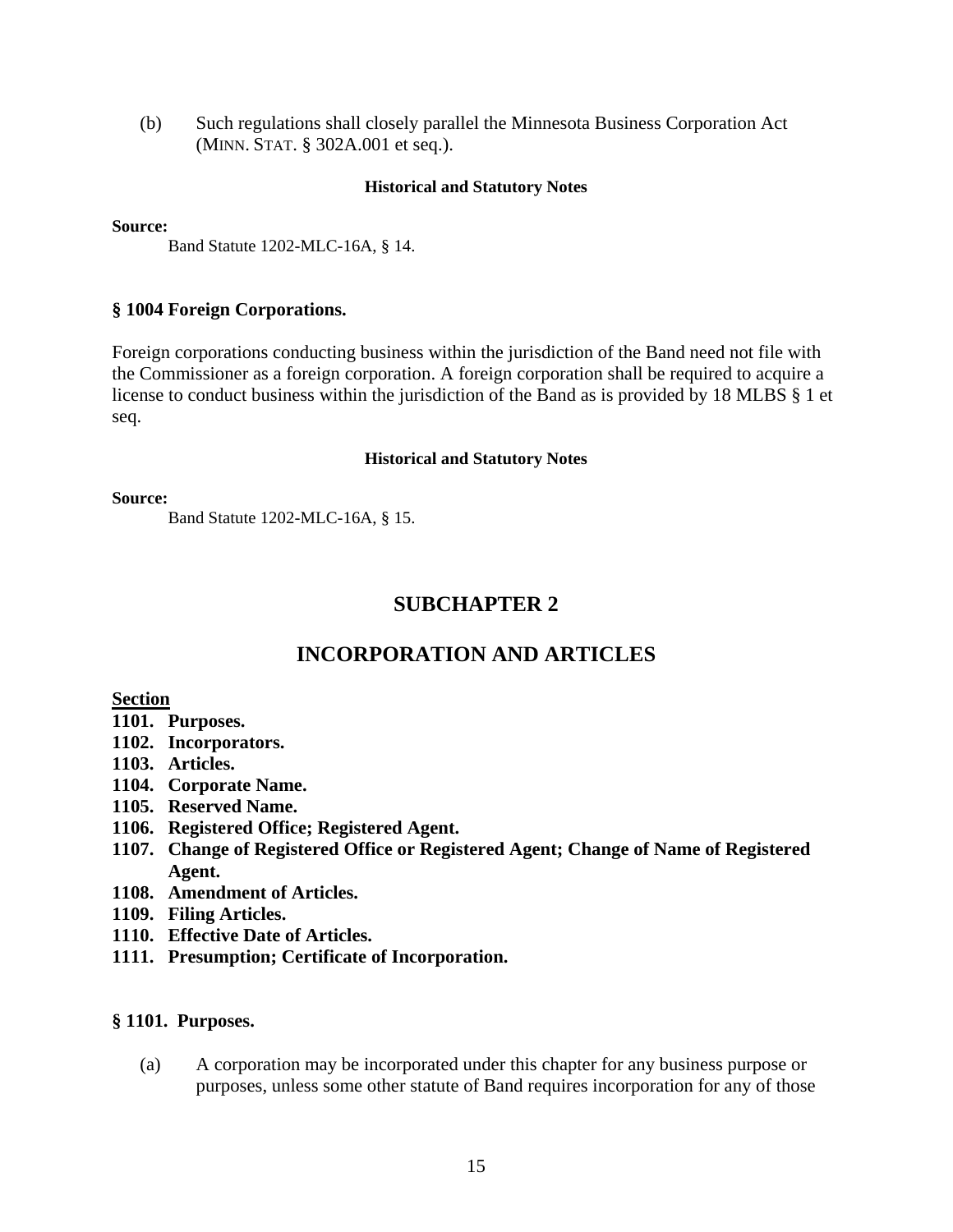purposes under a different law. Unless otherwise provided in its articles, a corporation has general business purposes.

- (b) A corporation may also be incorporated under this chapter as a Corporate Body Politic. A Corporate Body Politic shall be the same in all respects as any other corporation incorporated under this chapter except that:
	- (1) Such Corporate Body Politic shall also be a political subdivision of the Band conferred with all privileges and immunities contained as such; and
	- (2) Such Corporate Body Politic will have members instead of shareholders. The members shall consist of the Chief Executive, the Speaker of the Band Assembly, and the District Representatives of Districts 1, 2 and 3. These individuals shall serve as members in their official capacity as elected leaders of the Mille Lacs Band of Chippewa Indians.
	- (3) There shall be no voting rights for the members. The members shall have the power to appoint or delegate the appointment of the board of director of such Corporate Body Politic in accord with applicable Band Statutes.
	- (4) Incorporators shall not be required for the Corporate Body Politic. The Corporate Body Politic shall be established in accord with Band Statute, or as delegated by Band Statute.
	- (5) Any revenues from such a Corporate Body Politic shall inure to the Mille Lacs Band of Chippewa Indians to be allocated for governmental purposes and the general welfare of the Mille Lacs Band people, according to a net revenue allocation schedule to be enacted by the Band.
	- (6) Such Corporate Body Politic shall not be required to pay any fees listed in this chapter.

# **Historical and Statutory Notes**

#### **Source:**

Band Statute 1202-MLC-16A, § 3.

#### **Cross References**

Corporate Commission as Corporate Body Politic, *see* 16 MLBS §§ 101, 108.

# **§ 1102. Incorporators.**

One or more natural persons of full age may act as incorporators of a corporation by filing with the Commissioner articles of incorporation for the corporation.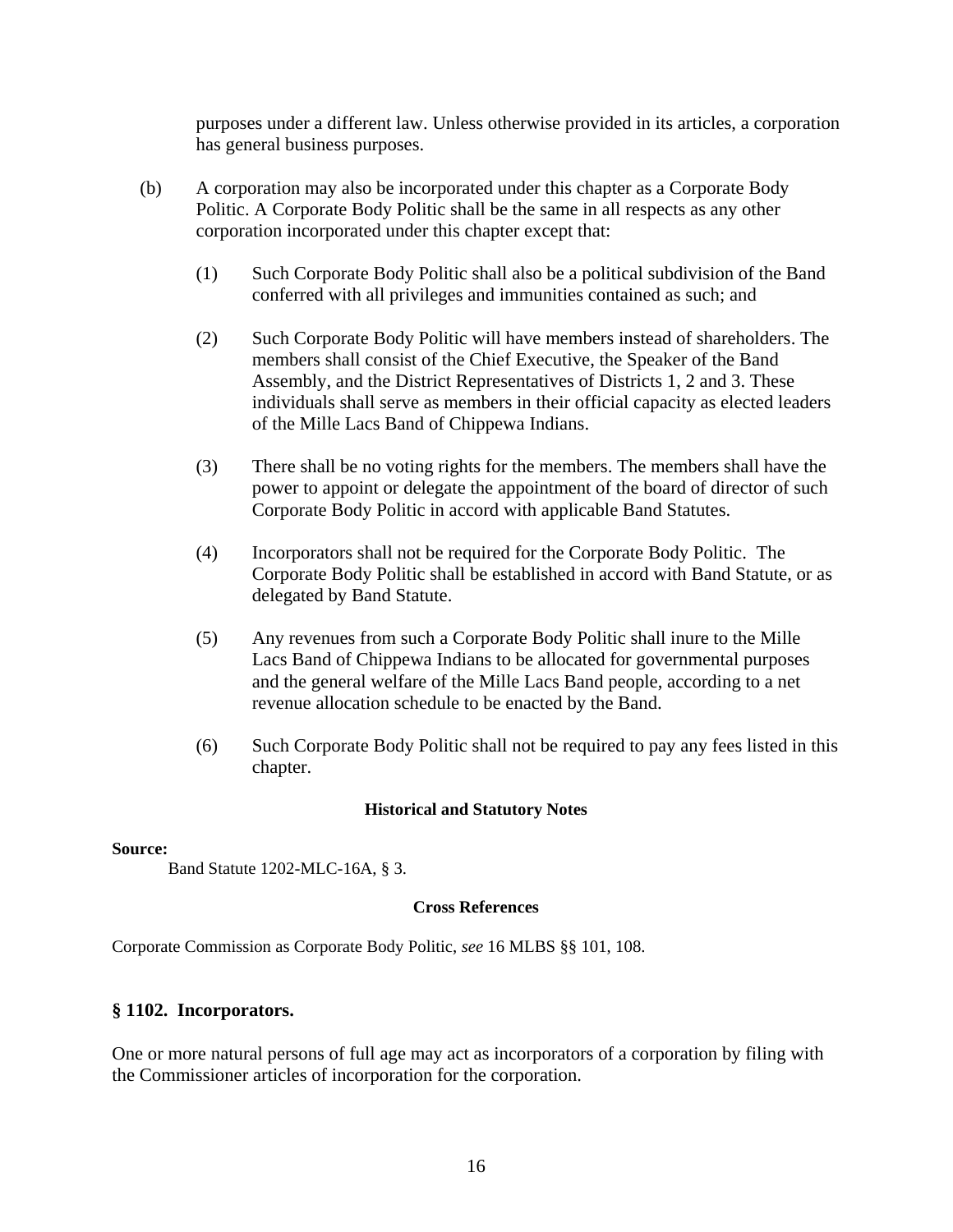#### **Source:**

Band Statute 1202-MLC-16A, § 4.

## **§ 1103. Articles.**

- (a) **Required provisions**. The articles of incorporation shall contain:
	- (1) The name of the corporation;
	- (2) The address of the registered office of the corporation and the name of its registered agent, if any, at that address;
	- (3) The aggregate number of shares that the corporation has authority to issue; and
	- (4) The name and address of each incorporator.
- (b) **Statutory provisions that may be modified only in articles**. The following provisions govern a corporation unless modified in the articles:
	- (1) A corporation has general business purposes;
	- (2) A corporation has perpetual existence and certain powers;
	- (3) The power to adopt, amend, or repeal the bylaws is vested in the board;
	- (4) A corporation must not allow cumulative voting for directors;
	- (5) The affirmative vote of a majority of directors present is required for an action of the board;
	- (6) A written action by the board taken without a meeting must be signed by all directors;
	- (7) The board may authorize the issuance of securities and rights to purchase securities;
	- (8) All shares are common shares entitled to vote and are of one class and one series;
	- (9) All shares have equal rights and preferences in all matters not otherwise provided for by the board;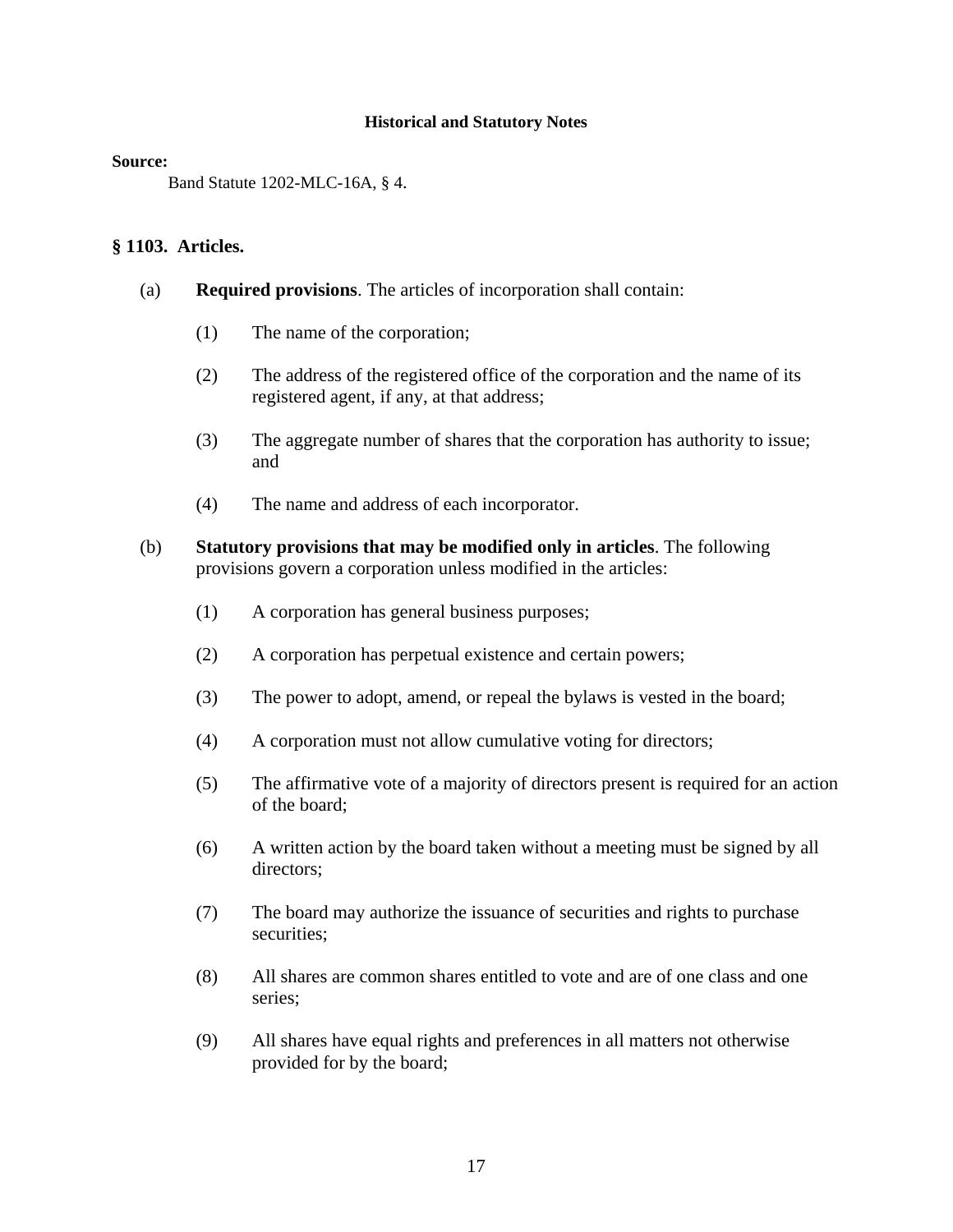- (10) The par value of shares is fixed at one cent per share for certain purposes and may be fixed by the board for certain other purposes;
- (11) The board or the shareholders may issue shares for any consideration or for no consideration to effectuate share dividends or splits, and determine the value of nonmonetary consideration;
- (12) Shares of a class or series must not be issued to holders of shares of another class or series to effectuate share dividends or splits, unless authorized by a majority of the voting power of the shares of the same class or series as the shares to be issued;
- (13) A corporation may issue rights to purchase securities whose terms, provisions, and conditions are fixed by the board;
- (14) A shareholder has certain preemptive rights, unless otherwise provided by the board;
- (15) The affirmative vote of the holders of a majority of the voting power of the shares present and entitled to vote at a duly held meeting is required for an action of the shareholders, except where this chapter requires the affirmative vote of a majority of the voting power of all shares entitled to vote;
- (16) Shares of a corporation acquired by the corporation may be reissued;
- (17) Each share has one vote unless otherwise provided in the terms of the share; and
- (18) A corporation may issue shares for a consideration less than the par value, if any, of the shares.
- (c) **Statutory provisions that may be modified either in articles or in bylaws.** The following provisions govern a corporation unless modified either in the articles or in the bylaws:
	- (1) Directors serve for an indefinite term that expires at the next regular meeting of shareholders;
	- (2) The compensation of directors is fixed by the board;
	- (3) A certain method must be used for removal of directors;
	- (4) A certain method must be used for filling board vacancies;
	- (5) If the board fails to select a place for a board meeting, it must be held at the principal executive office;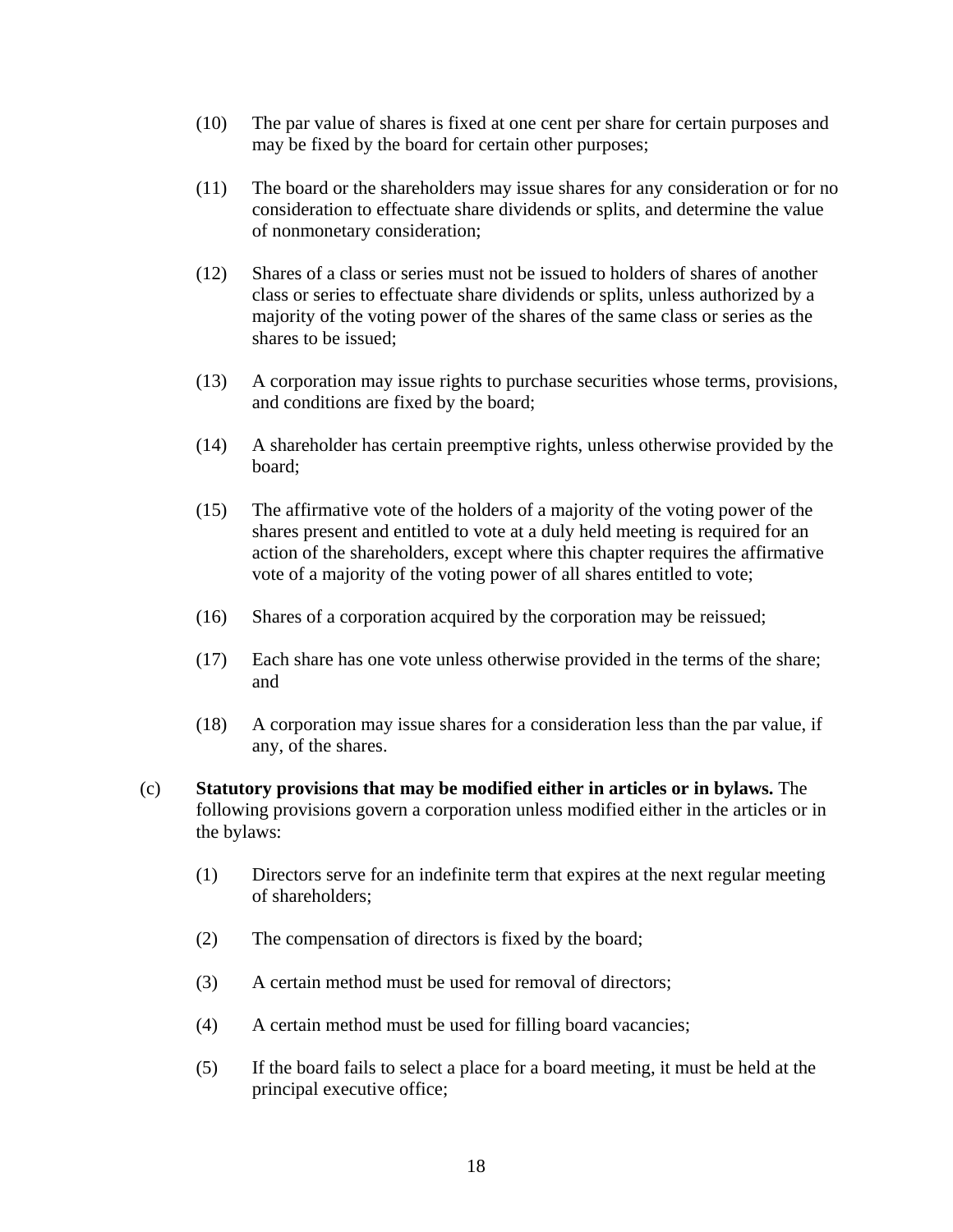- (6) A director may call a board meeting, and the notice of the meeting need not state the purpose of the meeting;
- (7) A majority of the board is a quorum for a board meeting;
- (8) A committee shall consist of one or more persons, who need not be directors, appointed by affirmative vote of a majority of the directors present;
- (9) The board may establish a special litigation committee;
- (10) The chief executive officer and chief financial officer have specified duties, until the board determines otherwise;
- (11) Officers may delegate some or all of their duties and powers, if not prohibited by the board from doing so;
- (12) The board may establish uncertificated shares;
- (13) Regular meetings of shareholders need not be held, unless demanded by a shareholder under certain conditions;
- (14) In all instances where a specific minimum notice period has not otherwise been fixed by law, not less than ten-days' notice is required for a meeting of shareholders;
- (15) The number of shares required for a quorum at a shareholders' meeting is a majority of the voting power of the shares entitled to vote at the meeting;
- (16) The board may fix a date up to 60 days before the date of a shareholders' meeting as the date for the determination of the holders of shares entitled to notice of and entitled to vote at the meeting;
- (17) Indemnification of certain persons is required; and
- (18) The board may authorize, and the corporation may make, distributions not prohibited, limited, or restricted by an agreement.
- (d) **Optional provisions; specific subjects**. The following provisions relating to the management of the business or the regulation of the affairs of a corporation may be included either in the articles or, except for naming members of the first board, fixing a greater than majority director or shareholder vote, or giving or prescribing the manner of giving voting rights to persons other than shareholders otherwise than pursuant to the articles, or eliminating or limiting a director's personal liability, in the bylaws:
	- (1) The members of the first board may be named in the articles;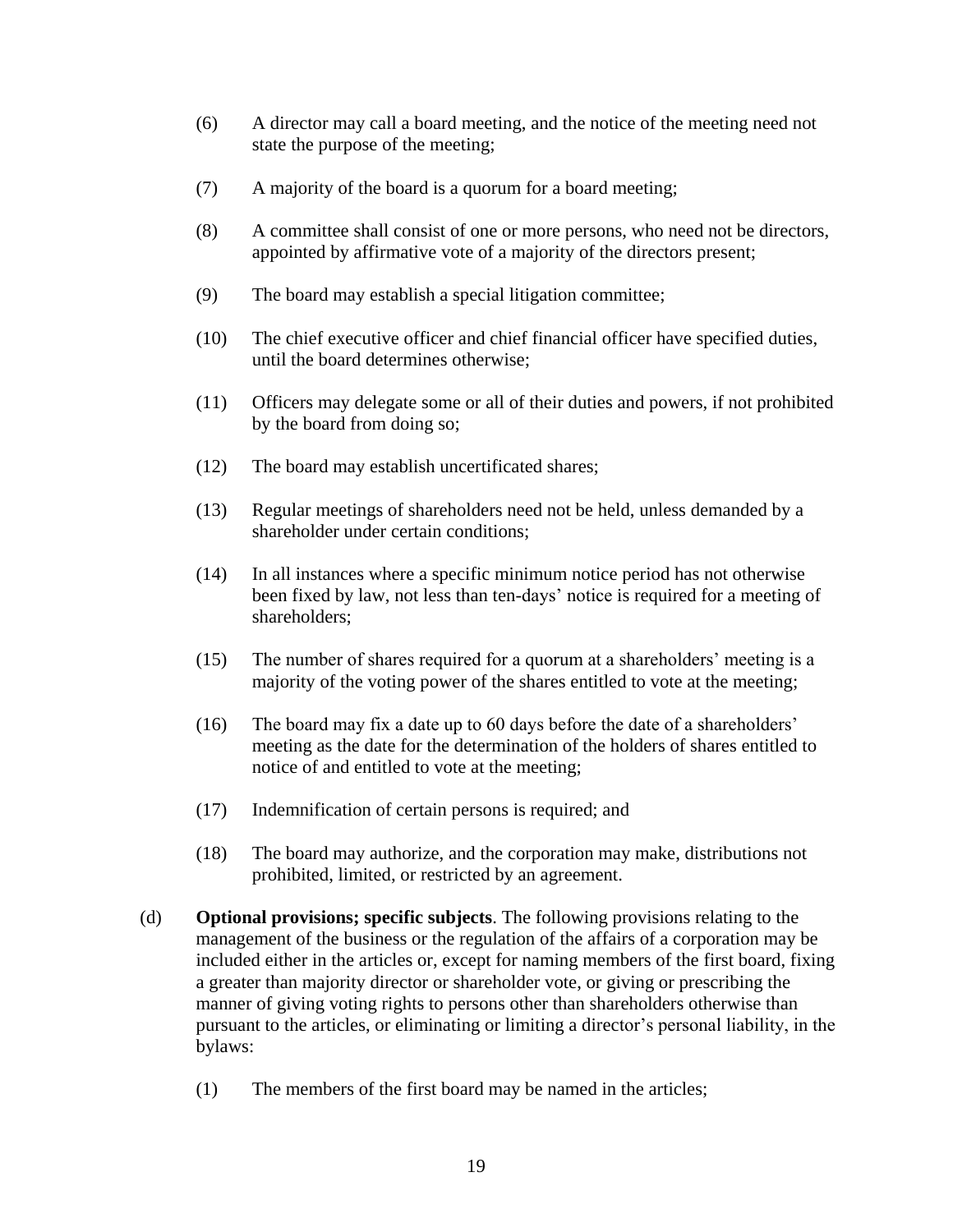- (2) A manner for increasing or decreasing the number of directors may be provided;
- (3) Additional qualifications for directors may be imposed;
- (4) Directors may be classified;
- (5) The day or date, time, and place of board meetings may be fixed;
- (6) Absent directors may be permitted to give written consent or opposition to a proposal;
- (7) A larger than majority vote may be required for board action;
- (8) Authority to sign and deliver certain documents may be delegated to an officer or agent of the corporation other than the chief executive officer;
- (9) Additional officers may be designated;
- (10) Additional powers, rights, duties, and responsibilities may be given to officers;
- (11) A method for filling vacant offices may be specified;
- (12) A certain officer or agent may be authorized to sign share certificates;
- (13) The transfer or registration of transfer of securities may be restricted;
- (14) The day or date, time, and place of regular shareholder meetings may be fixed;
- (15) Certain persons may be authorized to call special meetings of shareholders;
- (16) Notices of shareholder meetings may be required to contain certain information;
- (17) A larger than majority vote may be required for shareholder action;
- (18) Voting rights may be granted in or pursuant to the articles to persons who are not shareholders;
- (19) Corporate actions giving rise to dissenter rights may be designated;
- (20) The rights and priorities of persons to receive distributions may be established; and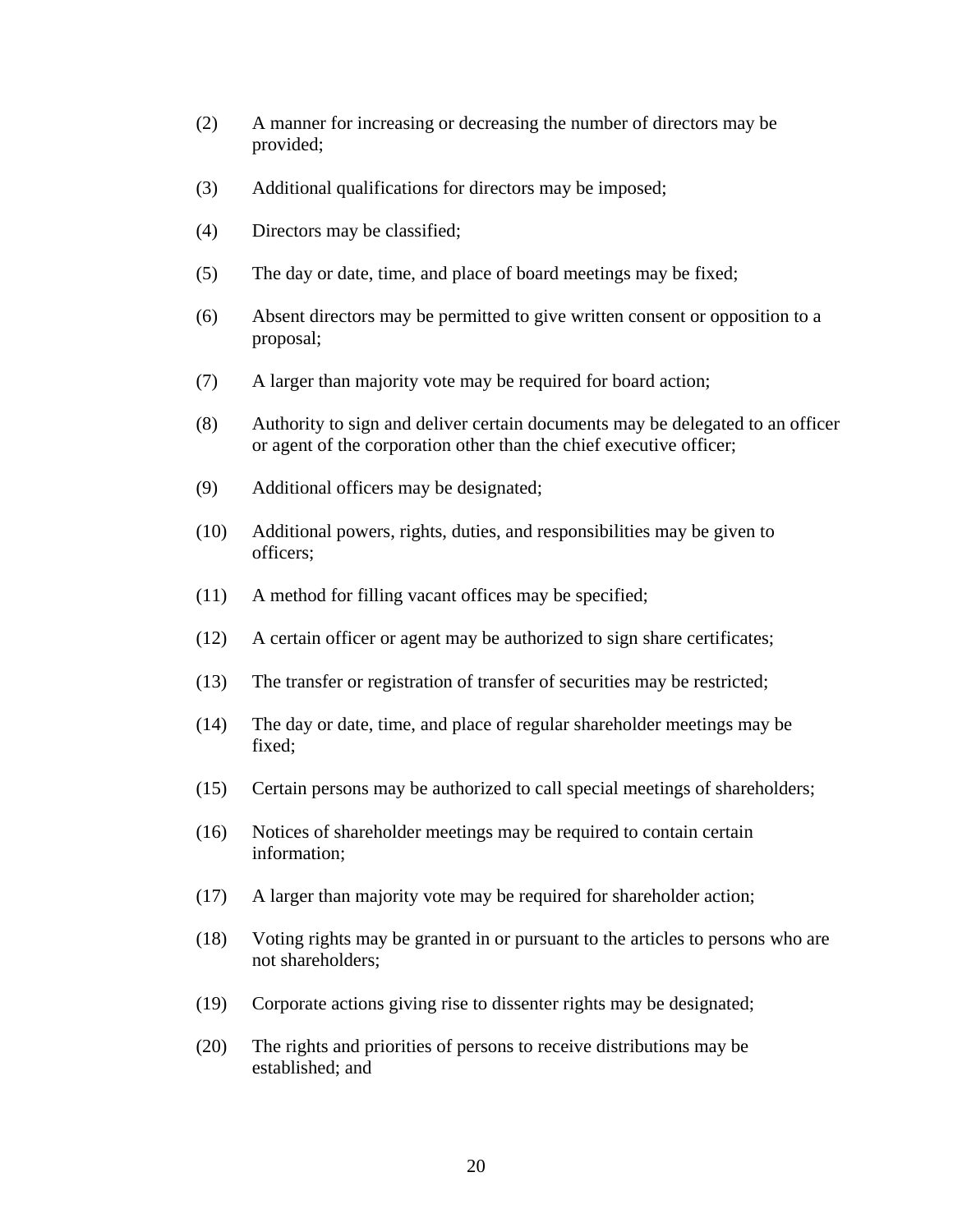- (21) A director's personal liability to the corporation or its shareholders for monetary damages for breach of fiduciary duty as a director may be eliminated or limited in the articles.
- (e) **Optional provisions: generally**. The articles may contain other provisions not inconsistent with law relating to the management of the business or the regulation of the affairs of the corporation.
- (f) **Powers need not be stated**. It is not necessary to set forth in the articles any of the corporate powers granted by this chapter.

#### **Source:**

Band Statute 1202-MLC-1 6A, § 5.

## **§ 1104. Corporate Name.**

- (a) **Requirements; prohibitions**. The corporate name:
	- (1) Shall be in the English language, the Ojibwe language, or in any other language expressed in English letters or characters;
	- (2) Shall contain the word "corporation, incorporated," or "limited," or shall contain an abbreviation of one or more of these words, or the word company" or the abbreviation "Co." if that word or abbreviation is not immediately preceded by the word "and" or the character "&";
	- (3) Shall not contain a word or phrase that indicates or implies that it is incorporated for a purpose other than a legal business purpose;
	- (4) Shall be distinguishable upon the records in the office of the Commissioner from the name of a domestic corporation or limited partnership whether profit or nonprofit, or a foreign corporation or limited partnership authorized or registered to do business within the jurisdiction of the Band, whether profit or nonprofit, or a name the right to which is, at the time of incorporation, reserved or provided for in Band Statute or regulations promulgated pursuant to this chapter unless exempted by the Commissioner.
- (b) **Determination**. The Commissioner shall determine whether a name is "distinguishable" from another name for purposes of this chapter.

#### **Historical and Statutory Notes**

#### **Source:**

Band Statute 1202-MLC-16A, § 6.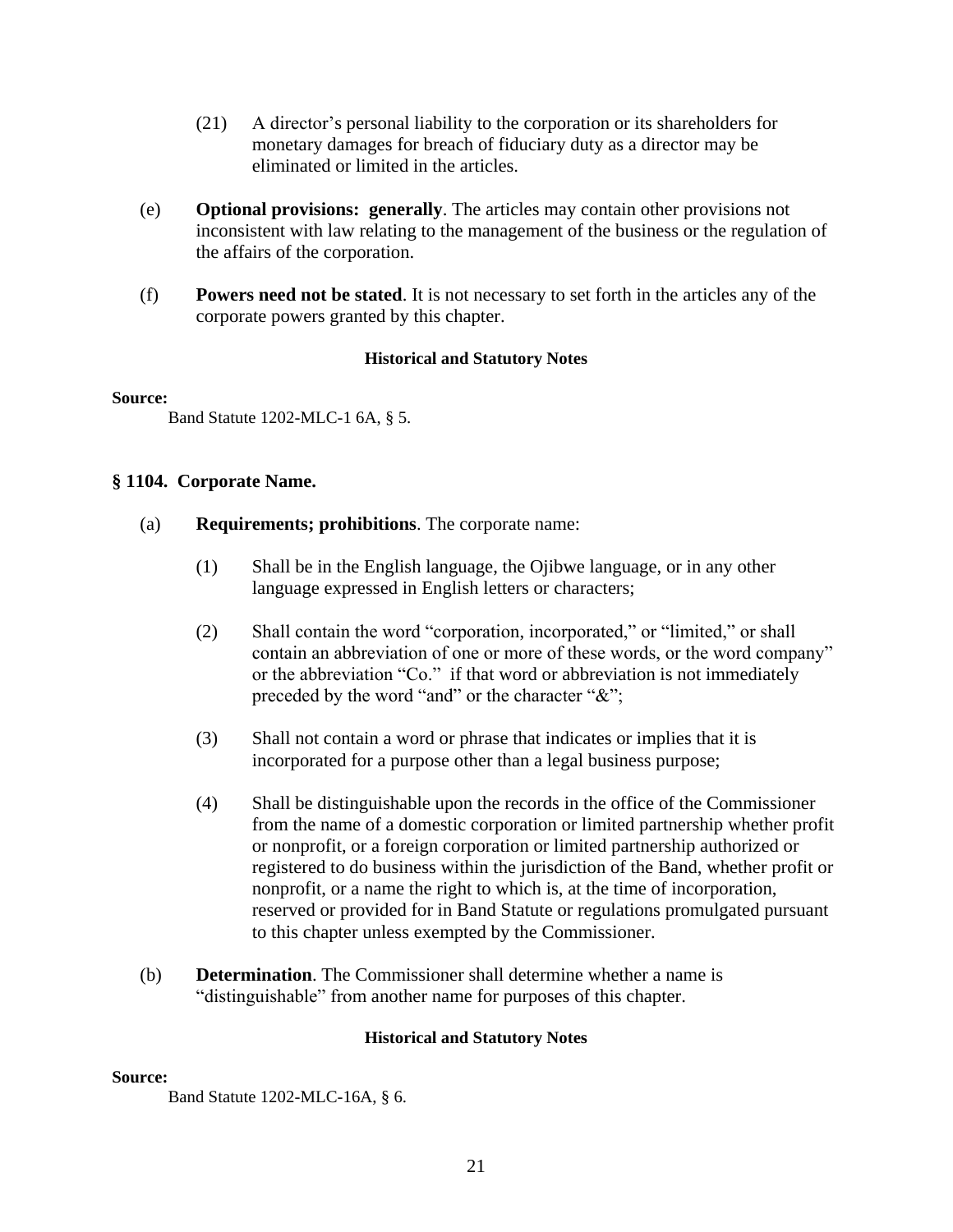# **§ 1105. Reserved Name.**

- (a) **Who may reserve**. The exclusive right to the use of a corporate name otherwise permitted by this chapter may be reserved by:
	- (1) a person doing business within the jurisdiction of the Band under that name;
	- (2) a person intending to incorporate under this chapter;
	- (3) a domestic corporation intending to change its name;
- (b) **Method of reservation**. The reservation shall be made by filing with the Commissioner a request that the name be reserved. If the name is available for use by the applicant, the Commissioner shall reserve the name for the exclusive use of the applicant for a period of 12 months. The reservation may be renewed for successive 12-month periods.
- (c) **Transfer of reservation**. The right to the exclusive use of a corporate name reserved pursuant to this section may be transferred to another person by or on behalf of the applicant for whom the name was reserved by filing with the Commissioner a notice of the transfer and specifying the name and address of the transferee.

# **Historical and Statutory Notes**

#### **Source:**

Band Statute 1202-MLC-1 6A, § 7.

# **§ 1106. Registered Office; Registered Agent.**

- (a) **Registered office**. A corporation shall continuously maintain a registered office within the jurisdiction of the Band. A registered office need not be the same as the principal place of business or the principal executive office of the corporation.
- (b) **Registered agent**. A corporation may designate in its articles a registered agent. he registered agent may be a natural person residing within the jurisdiction of the Band, a domestic corporation, or a foreign corporation authorized to transact business within the jurisdiction of the Band. The registered agent must maintain a business office that is identical with the registered office.

# **Historical and Statutory Notes**

# **Source:**

Band Statute 1202-MLC-16A, § 8.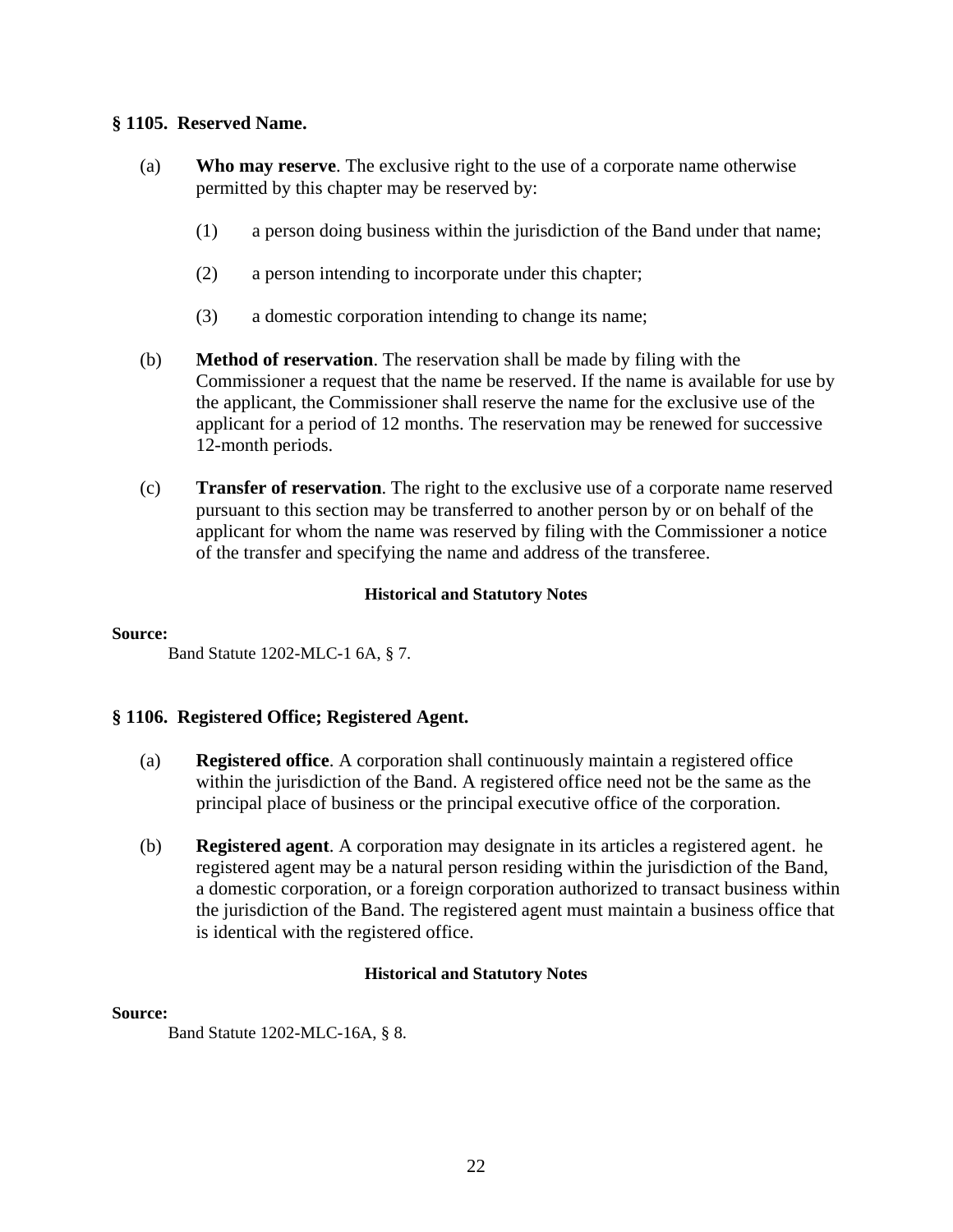# **§ 1107. Change of Registered Office or Registered Agent; Change of Name of Registered Agent.**

- (a) **Statement**. A corporation may change its registered office, designate or change its registered agent, or state a change in the name of its registered agent, by filing with the Commissioner a statement containing:
	- (1) The name of the corporation;
	- (2) If the address of its registered office is to be changed, the new address of its registered office;
	- (3) If its registered agent is to be designated or changed, the name of its new registered agent;
	- (4) If the name of its registered agent is to be changed, the name of its registered agent as changed;
	- (5) A statement that the address of its registered office and the address of the business office of its registered agent, as changed, will be identical; and
	- (6) A statement that the change of registered office or registered agent was authorized by resolution approved by the affirmative vote of a majority of the directors present.
- (b) **Resignation of agent**. A registered agent of a corporation may resign by filing with the Commissioner a signed written notice of resignation, including a statement that a signed copy of the notice has been given to the corporation at its principal executive office or to a legal representative of the corporation. The appointment of the agent terminates 30 days after the notice is filed with the Commissioner.
- (c) **Change of business address or name of agent**. If the business address or name of a registered agent changes, the agent shall change the address of the registered office or the name of the registered agent, as the case may be, of each corporation represented by that agent by filing with the Commissioner a statement as required in subsection (a), except that it need be signed only by the registered agent, need not be responsive to paragraph (3) or (6) of subsection (a), and must state that a copy of the statement has been mailed to each of those corporations or to the legal representative of each of those corporations.

# **Historical and Statutory Notes**

#### **Source:**

Band Statute 1202-MLC-16A, § 9.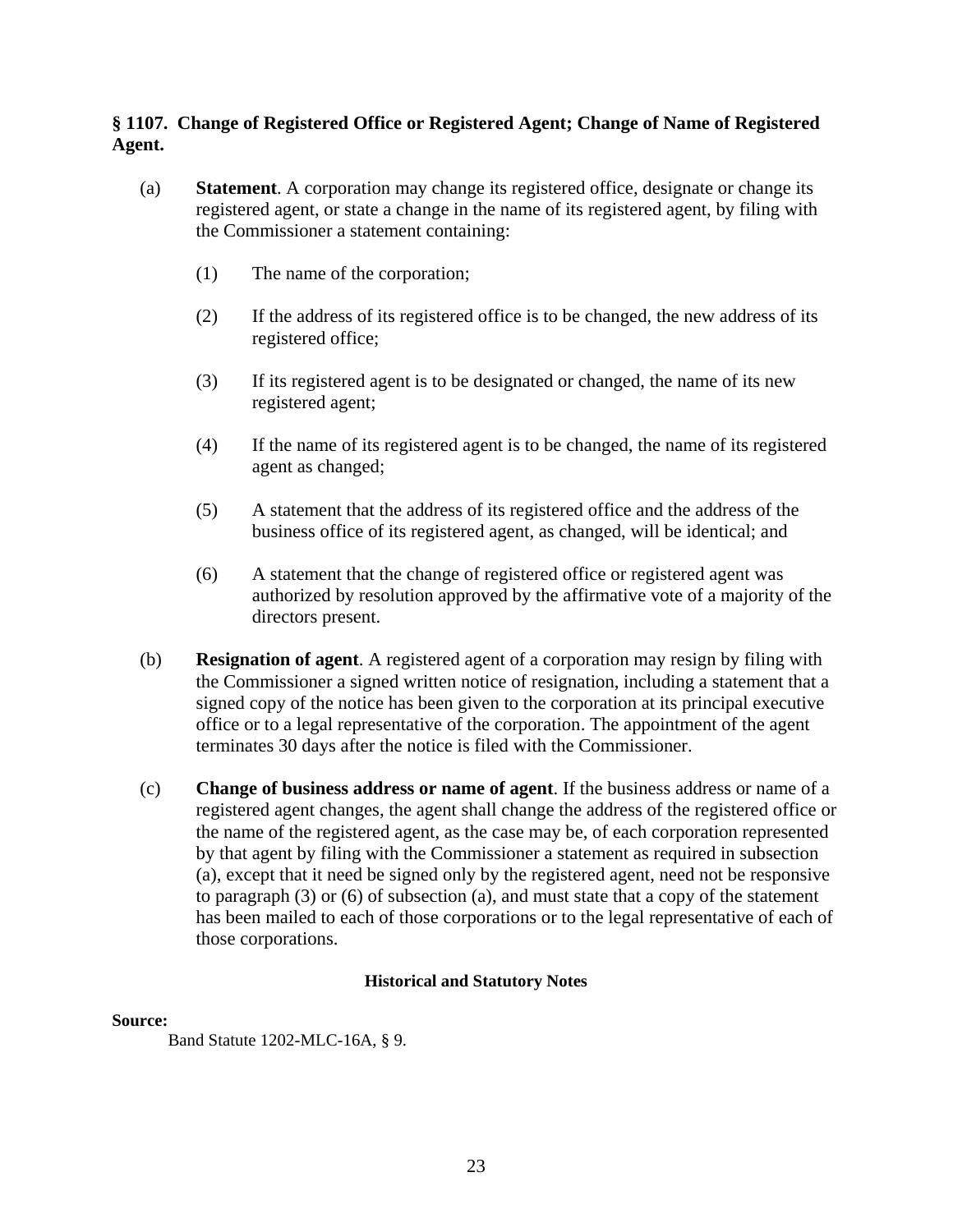#### **§ 1108. Amendment of Articles.**

The articles of a corporation organized under this chapter may be amended in a manner prescribed by the Commissioner.

#### **Historical and Statutory Notes**

**Source:**

Band Statute 1202-MLC-16A, § 10.

## **§ 1109 Filing Articles.**

Articles of incorporation and articles of amendment shall be filed with the Commissioner.

#### **Historical and Statutory Notes**

**Source:**

Band Statute 1202-MLC-16A, § 11.

## **§ 1110. Effective Date of Articles.**

Articles of incorporation are effective and corporate existence begins when the articles of incorporation are filed with the Commissioner accompanied by a payment of \$75, which includes a \$45 incorporation fee in addition to the \$30 filing fee.

#### **Historical and Statutory Notes**

**Source:**

Band Statute 1202-MLC-16A, § 12.

# **§ 1111. Presumption; Certificate of Incorporation.**

When the articles of incorporation have been filed with the Commissioner and the required fee has been paid to the Commissioner, it is presumed that all conditions precedent required to be performed by the incorporators have been complied with and that the corporation has been incorporated, and the Commissioner shall issue a certificate of incorporation to the corporation, but this presumption does not apply against Band in a proceeding to cancel or revoke the certificate of incorporation or to compel the involuntary dissolution of the corporation.

#### **Historical and Statutory Notes**

**Source:**

Band Statute 1202-MLC-16A, § 13.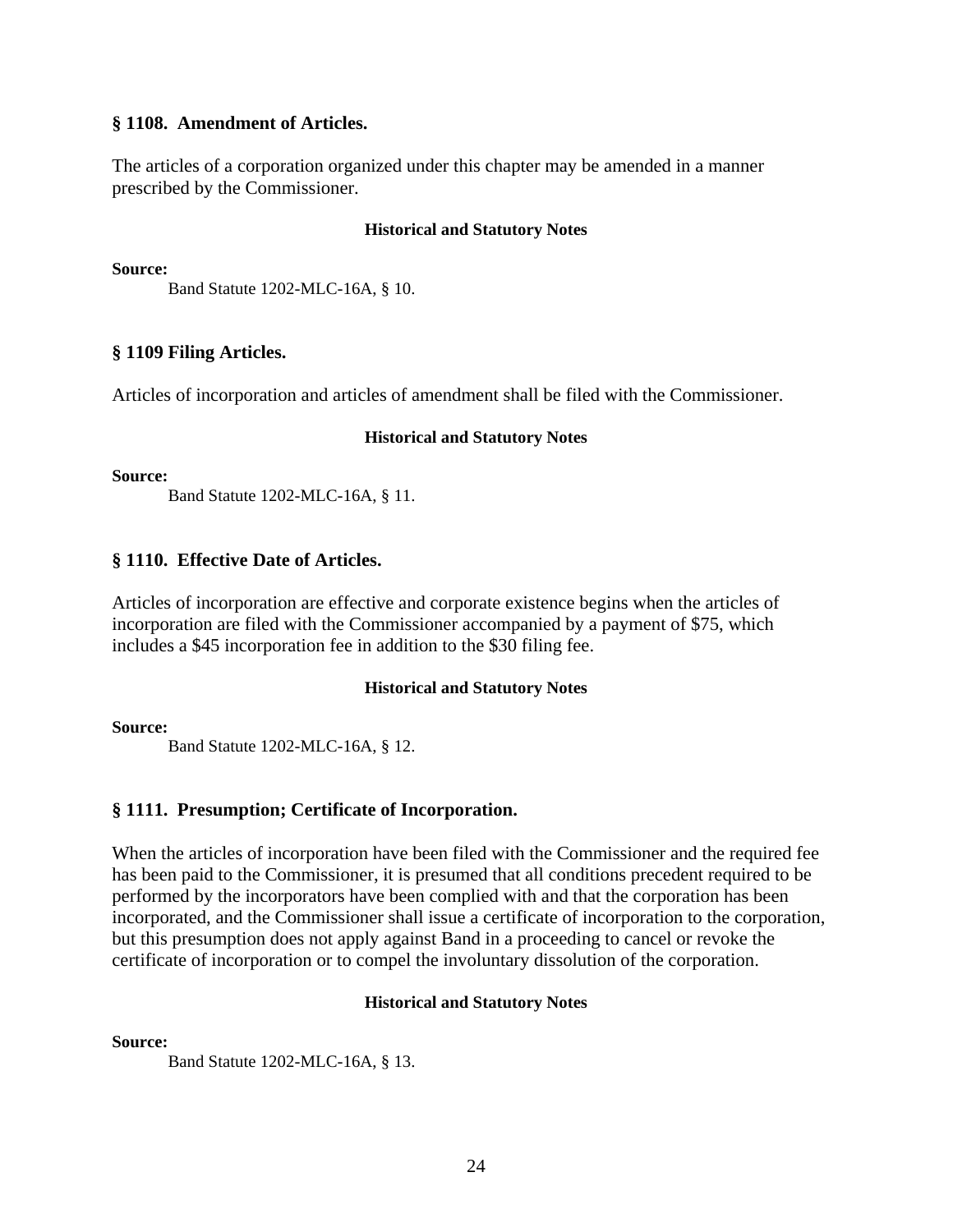# **CHAPTER 3**

# **NONPROFIT CORPORATIONS**

# **Subchapter Section**

**1. General Provisions 2001**

# **2. Incorporation and Articles 2101**

# **SUBCHAPTER 1**

# **GENERAL PROVISIONS**

**Section 2001. Citation. 2002. Definitions. 2003. Scope of Chapter. 2004. Regulations. 2005. Foreign Corporations.**

# **§ 2001. Citation.**

This chapter may be cited as the Mule Lacs Band of Chippewa Indians nonprofit corporation act.

#### **Historical and Statutory Notes**

#### **Source:**

Band Statute 1077-MLC-16B, § I.

# **§ 2002. Definitions.**

For purposes of this chapter, the terms in this section have the meanings given them, unless the language or context clearly shows that a different meaning is intended.

- (a) **"Address"** means mailing address, including a zip code, except that in the case of a registered office, address means the mailing address and the actual office location, which may not be a post office box.
- (b) **"Band"** means the Mille Lacs Band of Chippewa Indians.
- (c) **"Board of Directors"** or **"Board"** means the group of persons vested with the general management of the internal affairs of a corporation, regardless of how they are identified.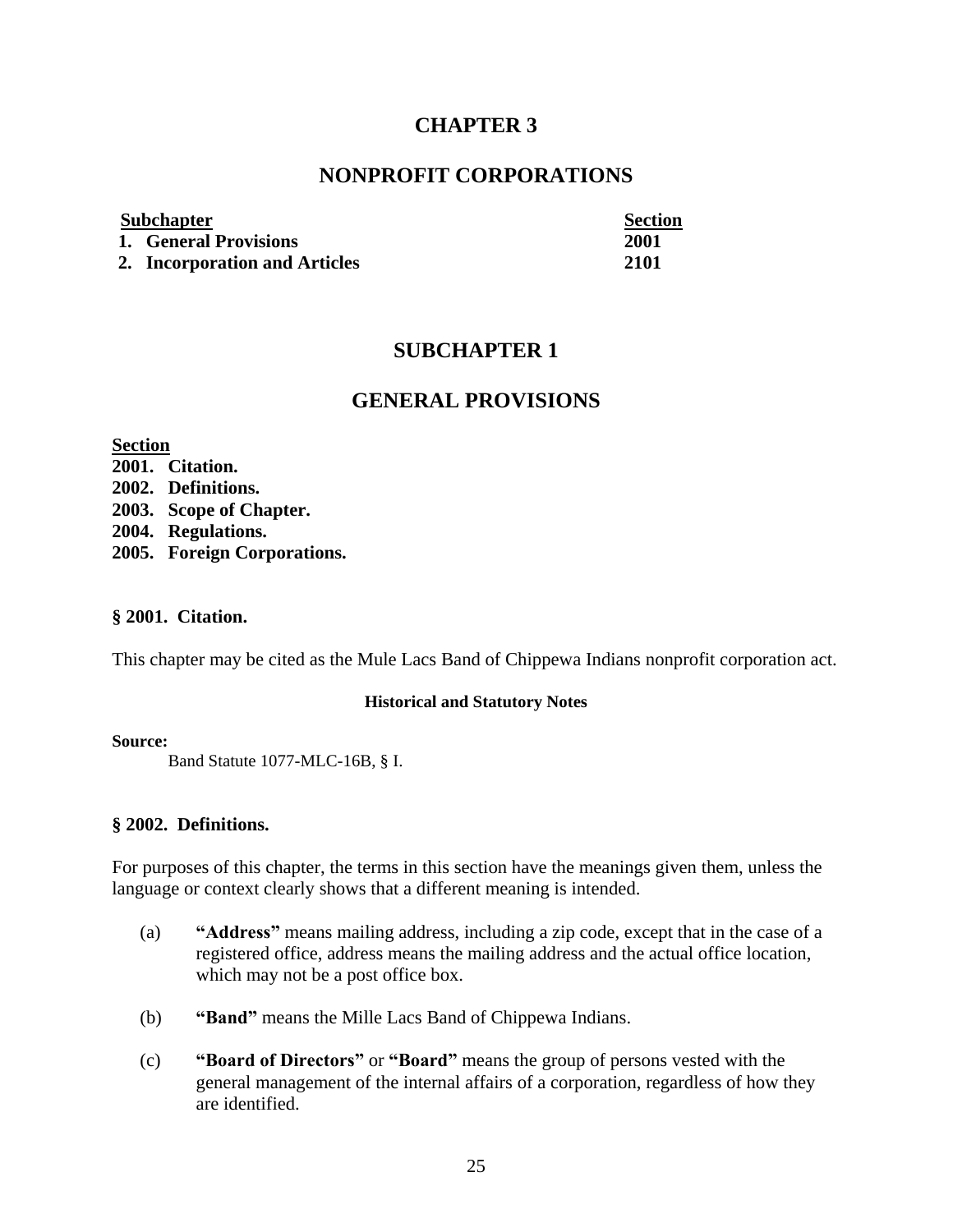- (d) **"Bylaws"** means the code adopted for the regulation or management of the internal affairs of a corporation, regardless of how designated.
- (e) **"Commissioner"** means the Commissioner of Corporate Affairs.
- (f) **"Corporation"** means a corporation that is governed by this chapter. A corporation may not:
	- (1) be formed for a purpose involving pecuniary gain to its members, other than to members that are nonprofit organizations or subdivisions, units, or agencies of the United States or a tribal government or subdivision thereof; and
	- (2) pay dividends or other pecuniary remuneration, directly or indirectly, to its members, other than to members that are nonprofit organizations or subdivisions, units, or agencies of the United States or a tribal government or a subdivision thereof.
- (g) **"Director"** means a member of the board.
- (h) **"Foreign corporation"** means a corporation that is formed under laws other than the laws of this state.
- (i) **"Good faith"** means honesty in fact in the conduct of an act or transaction
- (j) **"Member"** means a person with membership rights in a corporation under its articles or bylaws, regardless of how the person is identified.
- (k) **"Members with voting rights"** or **"voting members"** means members or a class of members that has voting rights with respect to the purpose or matter involved.
- (l) **"Officer"** means a person elected, appointed, or otherwise designated as an officer by the board or the members, and a person considered elected an officer under this chapter.
- (m) **"Organization"** means a domestic or foreign business or nonprofit corporation, partnership, limited partnership, joint venture, association, trust, estate, enterprise, or other legal or commercial entity.
- (n) **"Registered office"** means the place within the jurisdiction of the Band designated in the articles of a corporation as the registered office of the corporation.
- (o) **"Written action"** means a written document signed by all of the persons required to take the action. The term also means the counterparts of a written document signed by any of the persons taking the action. A counterpart is the action of the persons signing it, and all the counterparts are one written action by all of the persons signing them.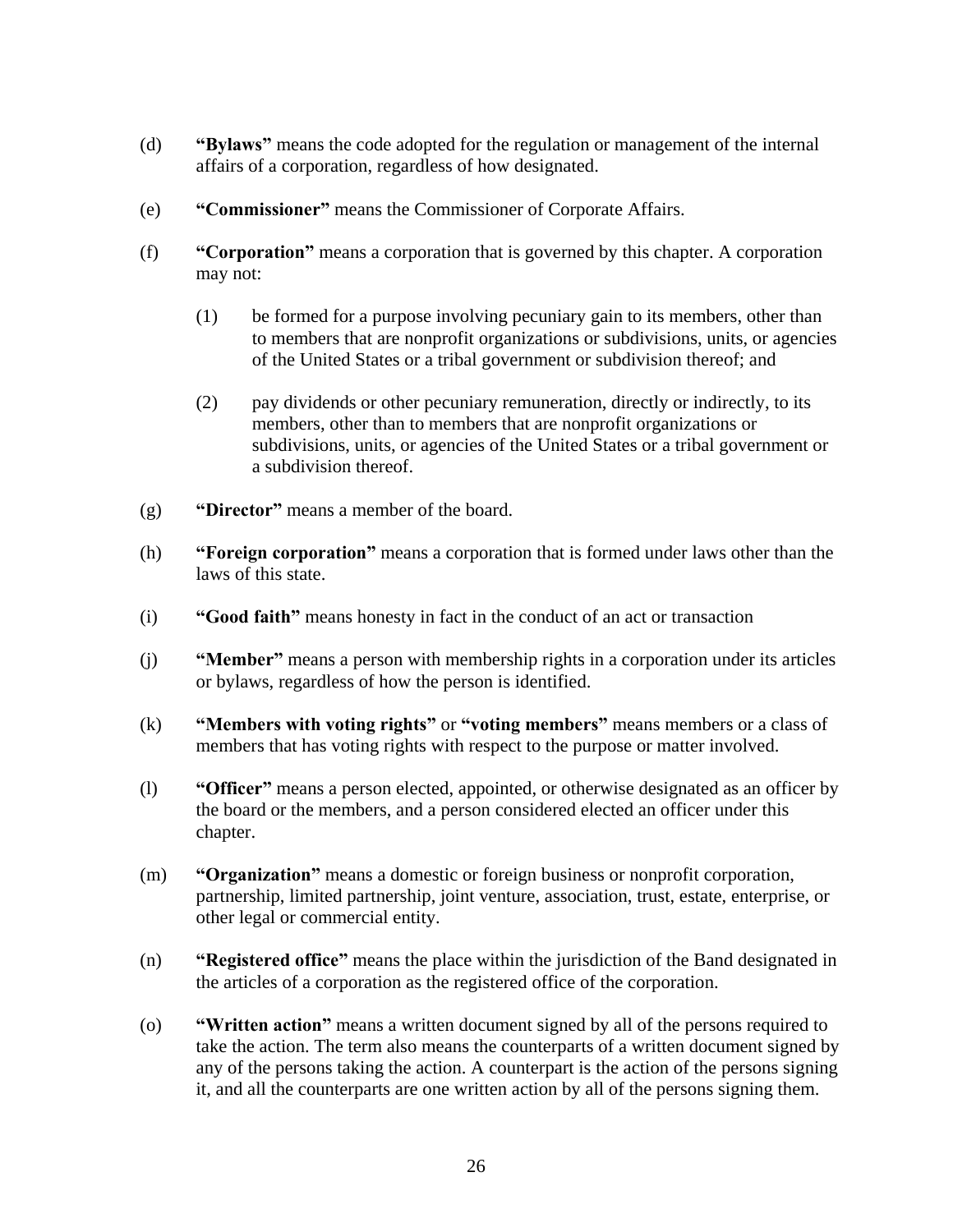#### **Source:**

Band Statute 1077-MLC-16B, § 2.

#### **§ 2003. Scope of Chapter.**

- (a) **General**. This chapter does not apply to cooperative associations, public cemetery corporations and associations, and private cemeteries.
- (b) **Religious corporations**. This chapter does not apply to a religious corporation unless it is formed under this chapter or elects to be governed by this chapter.

#### **Historical and Statutory Notes**

#### **Source:**

Band Statute 1077-MLC-16B, § 3.

## **§ 2004 Regulations.**

- (a) The Commissioner of Corporate Affairs shall issue regulations with regard to Nonprofit Corporations governing the:
	- (1) powers (not inconsistent with other applicable law);
	- (2) organization, bylaws;
	- (3) board of directors;
	- (4) officers;
	- (5) members;
	- (6) loans, obligations;
	- (7) merger, consolidation, transfer;
	- (8) dissolution; extension; corporate registration;
	- (9) actions against corporations; and
	- (10) special provisions.
- (b) These regulations shall closely parallel the Nonprofit Corporations Act' enacted by the State of Minnesota. MINN. STAT. § 317A.001 et seq.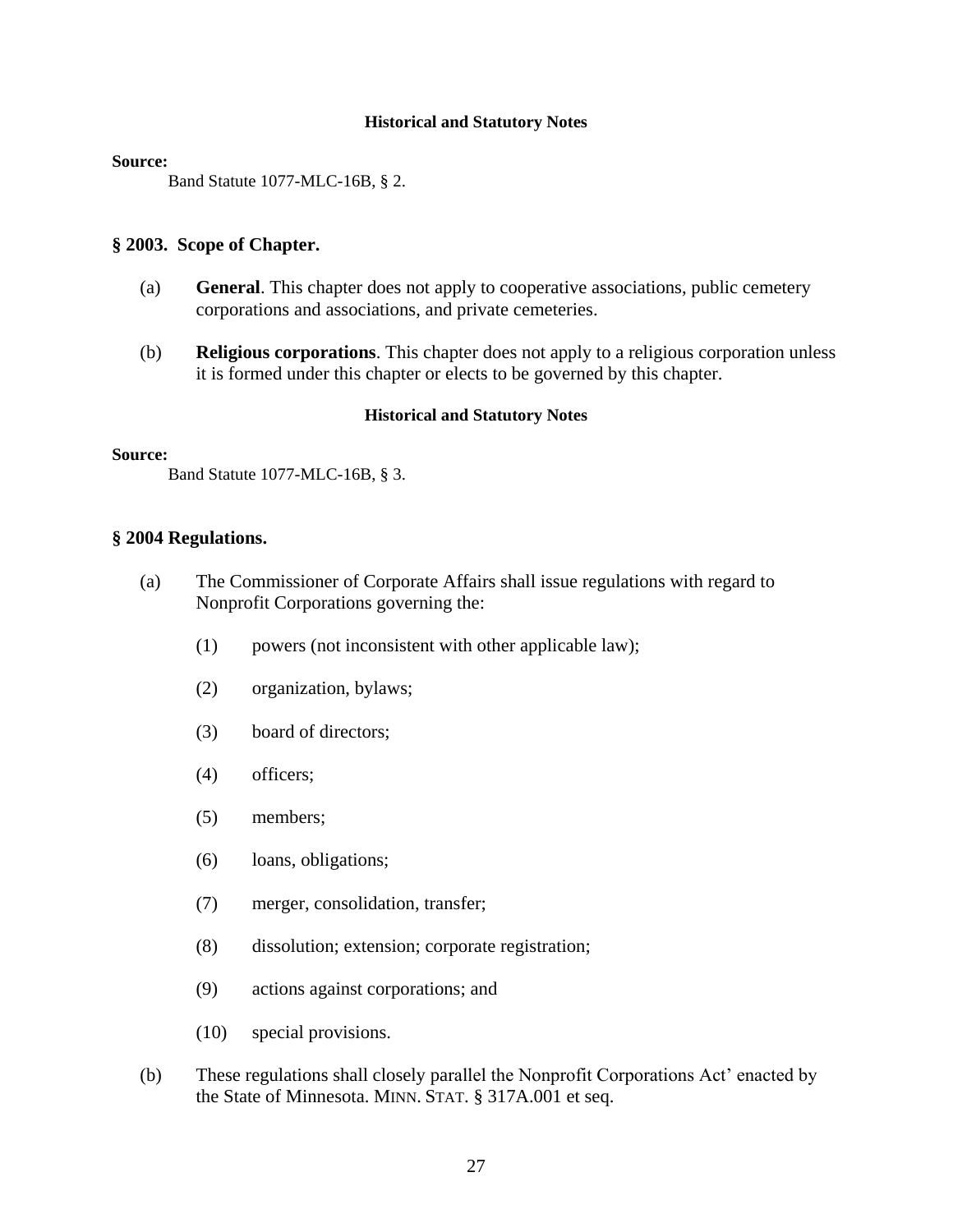**Source:**

Band Statute 1077-MLC-16B, § 15.

#### **§ 2005. Foreign Corporations.**

Foreign corporations conducting business within the jurisdiction of the Band need not file with the Commissioner as a foreign corporation. A foreign corporation shall be required to acquire a license to conduct business within the jurisdiction of the Band as is provided by 18 MLBS § 1 et seq.

#### **Historical and Statutory Notes**

**Source:**

Band Statute 1077-MLC-16B, § 2005.

# **SUBCHAPTER 2**

# **INCORPORATION AND ARTICLES**

## **Section**

- **2101. Purposes.**
- **2102. Incorporators.**
- **2103. Articles.**
- **2104. Private Foundations; Provisions Considered Contained in Articles.**
- **2105. Corporate Name.**
- **2106. Reserved Name.**
- **2107. Registered Office; Registered Agent.**
- **2108. Change of Registered Office or Registered Agent; Change of Name of Registered Agent.**
- **2109. Amendment of Articles.**
- **2110. Filing; Effective Date of Articles.**
- **2111. Presumption; Certificate of Incorporation.**

#### **§ 2101. Purposes.**

(a) A corporation may be incorporated under this chapter for any lawful purpose, unless another statute requires incorporation for a purpose under a different law. Unless otherwise limited in its articles, a corporation has a general purpose of engaging in any lawful activity. A corporation engaging in conduct that is regulated by another statute is subject to the limitations of the other statute.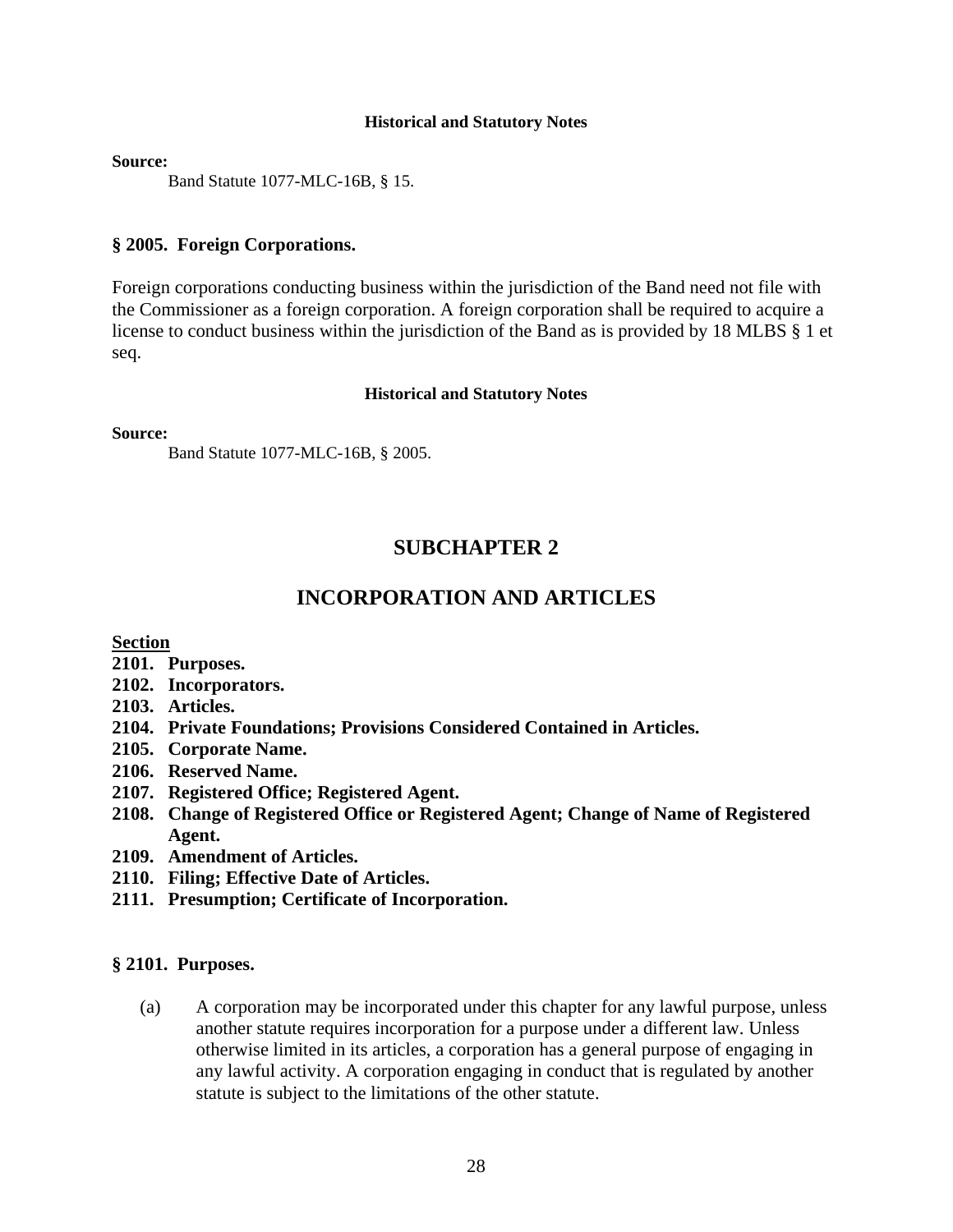- (b) A corporation may also be incorporated under this chapter as a Nonprofit Corporate Body Politic. A Nonprofit Corporate Body Politic shall be the same in all respects as any other corporation incorporated under this chapter except that:
	- (1) Such Nonprofit Corporate Body Politic shall also be a political subdivision of the Band conferred with all privileges and immunities contained as such; and
	- (2) Such Nonprofit Corporate Body Politic will have members instead of shareholders. The members shall consist of the Chief Executive, the Speaker of the Band Assembly, and the District Representatives of Districts 1, 2 and 3. These individuals shall serve as members in their official capacity as elected leaders of the Mille Lacs Band of Chippewa Indians.
	- (3) There shall be no voting rights for the members. The members shall have the power to appoint or delegate the appointment of the board of directors of such Nonprofit Corporate Body Politic in accord with applicable Band Statutes.
	- (4) Incorporators shall not be required for the Nonprofit Corporate Body Politic. The Corporate Body Politic shall be established in accord with Band Statute, or as delegated by Band Statute.
	- (5) Any revenues from such a Nonprofit Corporate Body Politic shall inure to the Mille Lacs Band of Chippewa Indians to be allocated for governmental purposes and the general welfare of the Mille Lacs Band people, according to a net revenue allocation schedule to be enacted by the Band.
	- (6) Such Nonprofit Corporate Body Politic shall not be required to pay any fees listed in this chapter.

#### **Source:**

Band Statute 1077-MLC-16B, § 4.

# **§ 2102. Incorporators.**

One or more adult natural persons may act as incorporators of a corporation by filing articles of incorporation for the corporation with the Commissioner.

# **Historical and Statutory Notes**

#### **Source:**

Band Statute 1077-MLC-16B, § 5.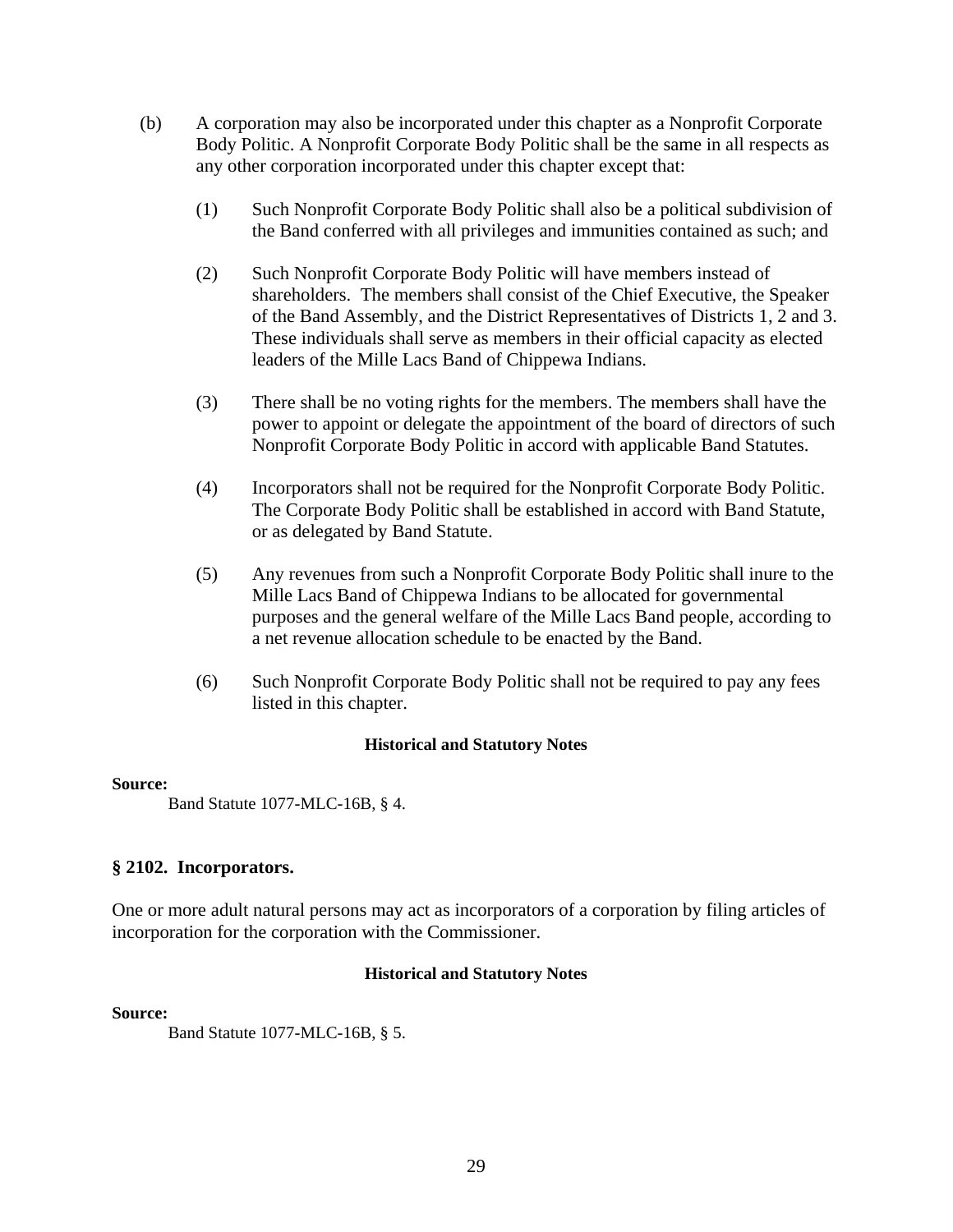# **§ 2103. Articles.**

- (a) **Required provisions**. The articles of incorporation must contain:
	- (1) the name of the corporation;
	- (2) the address of the registered office of the corporation and the name of its registered agent, if any, at that address;
	- (3) the name and address of each incorporator; and
	- (4) a statement that the corporation is organized under this chapter.
- (b) **Statutory provisions that may be modified only in articles**. The following provisions govern a corporation unless modified in the articles:
	- (1) a corporation has a general purpose of engaging in any lawful activity;
	- (2) the power to initially adopt, amend, or repeal the bylaws is vested in the board;
	- (3) cumulative voting for directors is prohibited;
	- (4) a written action by the board taken without a meeting must be signed by all directors; and
	- (5) members are of one class.
- (c) **Statutory provisions that may be modified in articles or bylaws**. The following provisions govern a corporation unless modified in the articles or bylaws:
	- (1) a certain method must be used for amending the articles;
	- (2) a corporation has perpetual duration and certain powers;
	- (3) certain procedures apply to the adoption, amendment, or repeal of bylaws by the members;
	- (4) a director holds office until expiration of the director's term and election of a successor;
	- (5) the term of a director filling a vacancy expires at the end of the term the director is filling;
	- (6) the compensation of directors is fixed by the board;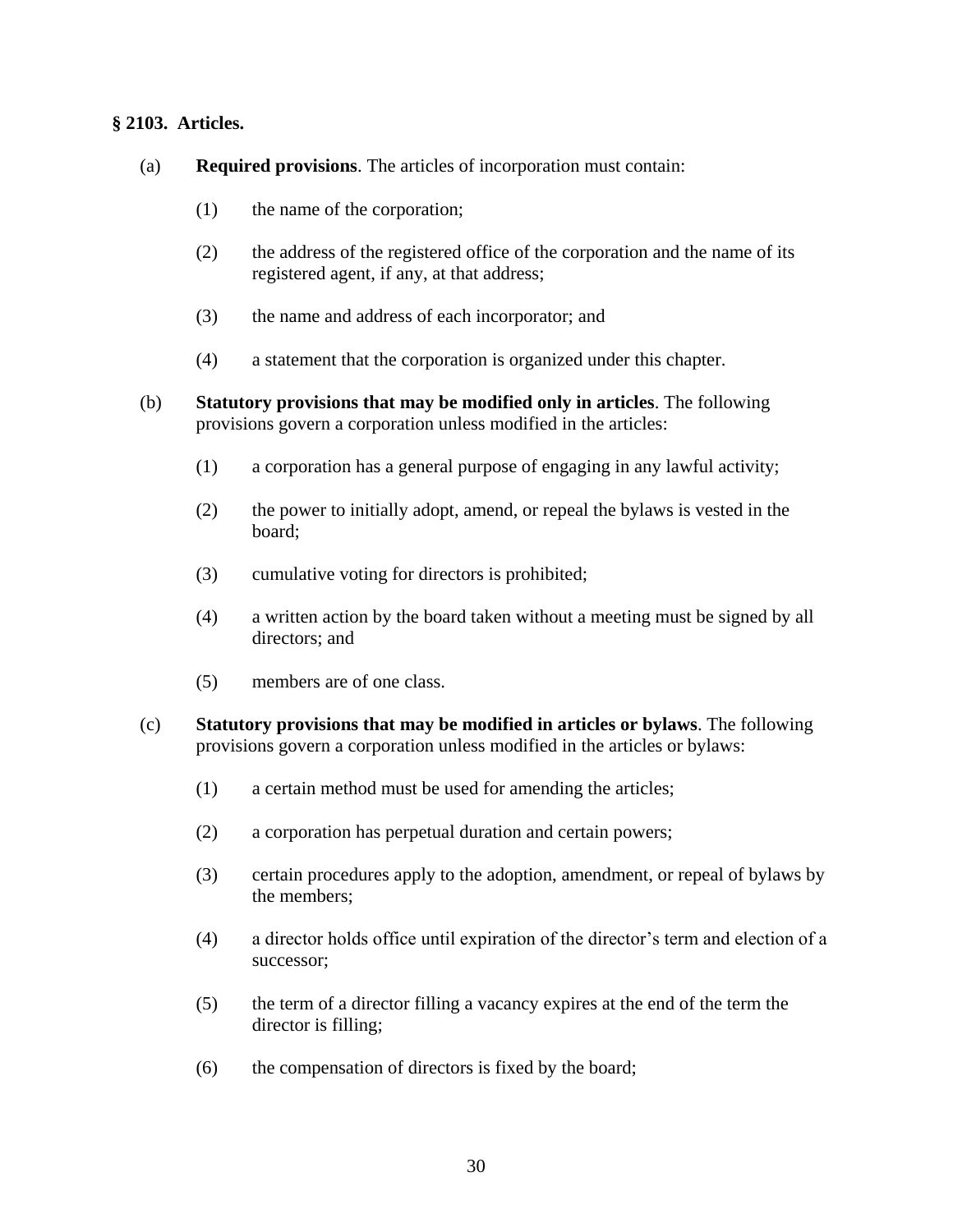- (7) a certain method must be used for removal of directors;
- (8) a certain method must be used for filling board vacancies;
- (9) board meetings must be held at least once per Year and if the board fails to select a place for a board meeting, it must be held at the registered office;
- (10) a director may call a board meeting, and the notice of the meeting need not state the purpose of the meeting;
- (11) a majority of the board is a quorum;
- (12) the affirmative vote of the majority of directors present is required for board action;
- (13) a committee consists of one or more persons, who need not be directors, appointed by the board;
- (14) the president and treasurer have certain duties, until the board determines otherwise;
- (15) officers may delegate some or all of their duties and powers, if not prohibited by the board from doing so;
- (16) a corporation does not have members;
- (17) the board may determine the consideration required to admit members;
- (18) all members are entitled to vote and have equal rights and preferences in matters not otherwise provided for by the board or members;
- (19) memberships may not be transferred;
- (20) a corporation with voting members must hold a regular meeting of voting members annually;
- (21) if a specific minimum notice period has not been fixed by law, at least five days' notice is required for a meeting of members;
- (22) the board may fix a date up to 60 days before the date of a members meeting as the date for determination of the members entitled to notice of and entitled to vote at the meeting;
- (23) each member has one vote;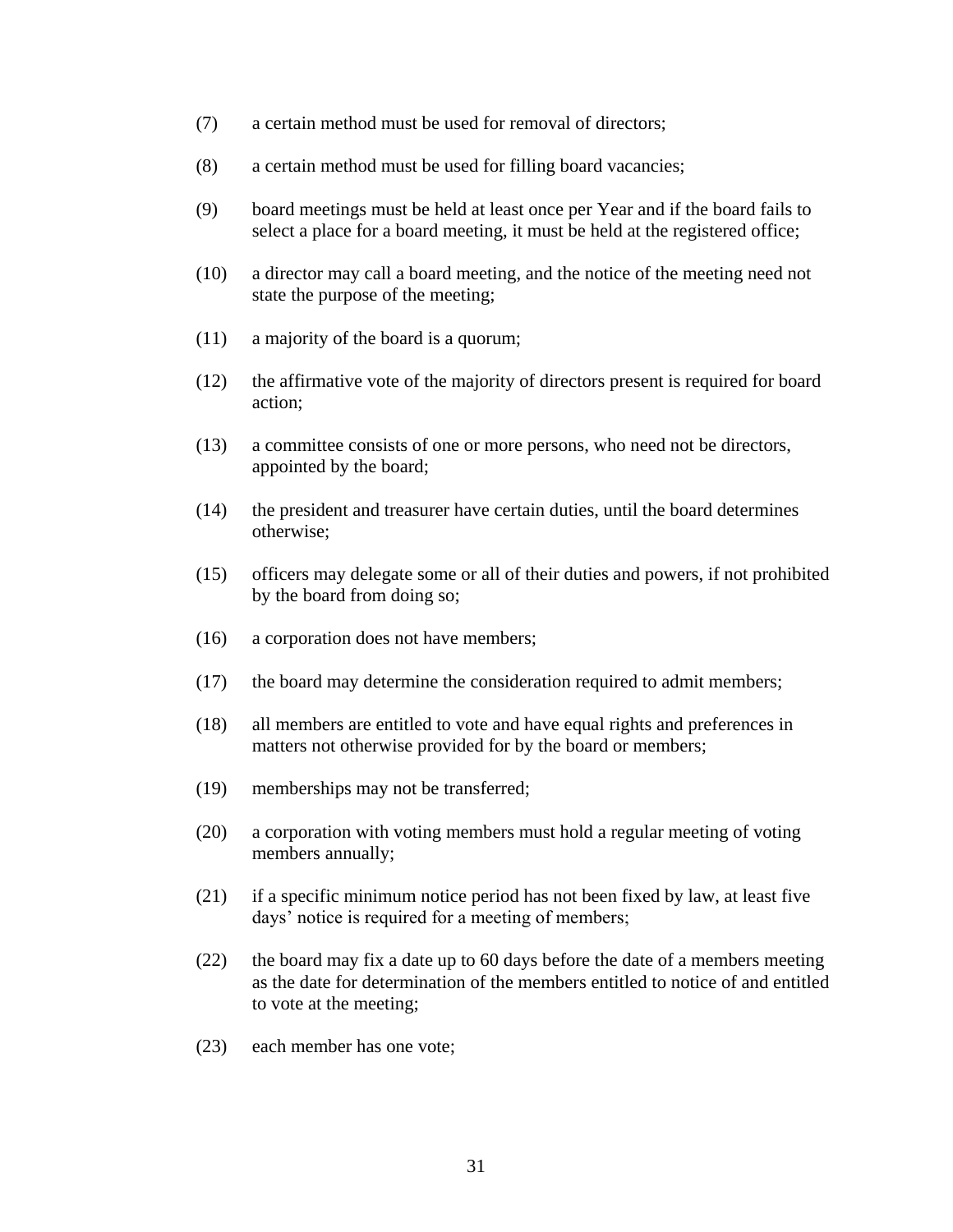- (24) the affirmative vote of the majority of members with voting rights present and entitled to vote is required for action of the members, unless this chapter or the articles or bylaws require a greater vote or voting by class;
- (25) members may take action at a meeting by voice or ballot, by unanimous action without a meeting, by mailed ballot, or by electronic communication;
- (26) the number of members required for a quorum is ten percent of the members entitled to vote;
- (27) certain procedures govern acceptance of member acts; and
- (28) indemnification of certain persons is required.
- (d) **Optional provisions; specific subjects**. The following provisions relating to the management or regulation of the affairs of a corporation may be included in the articles or, except for naming members of the first board, in the bylaws:
	- (1) the first board of directors may be named in the articles;
	- (2) additional qualifications for directors may be imposed;
	- (3) terms of directors may be staggered;
	- (4) the day or date, time, and place of board meetings may be fixed;
	- (5) in addition to the president; authority to sign and deliver certain documents may be delegated to an officer or agent of the corporation;
	- (6) additional officers may be designated;
	- (7) additional powers, rights, duties, and responsibilities may be given to officers;
	- (8) a method for filling vacant offices may be specified;
	- (9) membership criteria and procedures for admission may be established;
	- (10) membership terms may be fixed;
	- (11) a corporation may levy dues, assessments, or fees on members;
	- (12) a corporation may buy memberships;
	- (13) a corporation may have delegates with some or all the authority of members;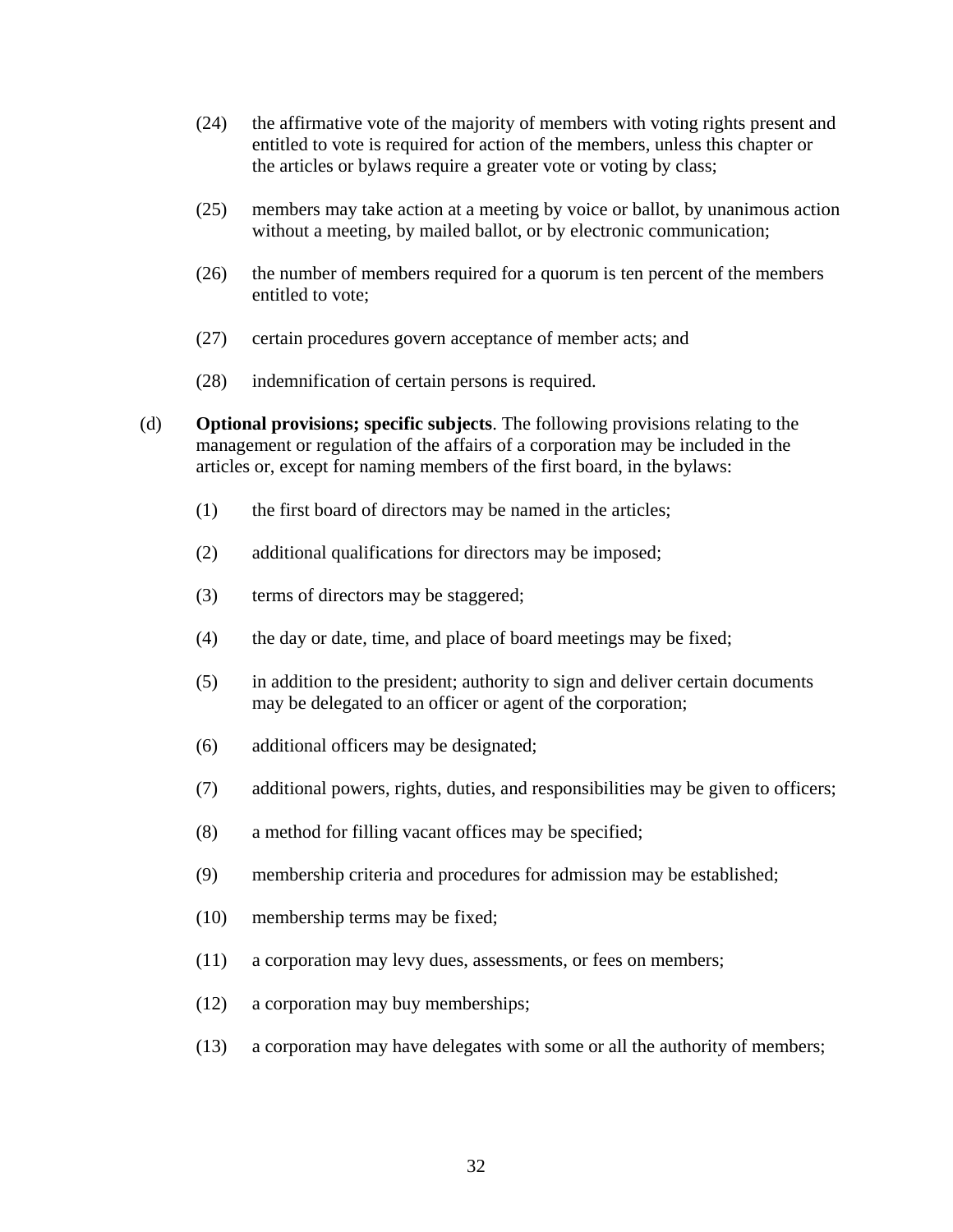- (14) the day or date, time, and place of regular member meetings or the place of special meetings may be fixed;
- (15) certain persons may be authorized to call special meetings of members;
- (16) notices of special member meetings may be required to contain certain information,
- (17) a larger than majority vote may be required for member action;
- (18) members may vote by proxy; and
- (19) members may enter into voting agreements.
- (e) **Optional provisions; generally**. The articles may contain other provisions consistent with law relating to the management or regulation of the affairs of the corporation.
- (f) **Powers need not be stated**. It is not necessary to state the corporate powers granted by this chapter in the articles.

#### **Source:**

Band Statute 1077-MLC-16B, § 6.

# **§ 2104. Private Foundations; Provisions Considered Contained in Articles.**

- (a) **Provisions required**. The articles of incorporation of a corporation that is a private foundation as defined in section 509(a) of the Internal Revenue Code of 1986 and an instrument governing the use, retention, or disposition by the corporation of its income or property must contain the provisions contained in this section. If the articles and instrument do not contain these provisions they are considered to have incorporated the language in paragraphs graphs (1) to (5) with the same effect as though the language was set forth verbatim. Except as provided in subsection (b), these provisions govern the corporation as to the use, retention, and disposition of its income and property regardless of provisions of the articles or instrument or other law of this state to the contrary:
	- (1) the corporation shall distribute for each of its taxable years amounts at least sufficient to avoid liability for the tax imposed by section 4942(a) of the Internal Revenue Code of 1986;2
	- (2) the corporation may not engage in an act of "self-dealing" as defined in section 4941(d) of the Internal Revenue Code of 1986 that would give rise to liability for the tax imposed by section 494 1 (a) of the Internal Revenue Code of 1986;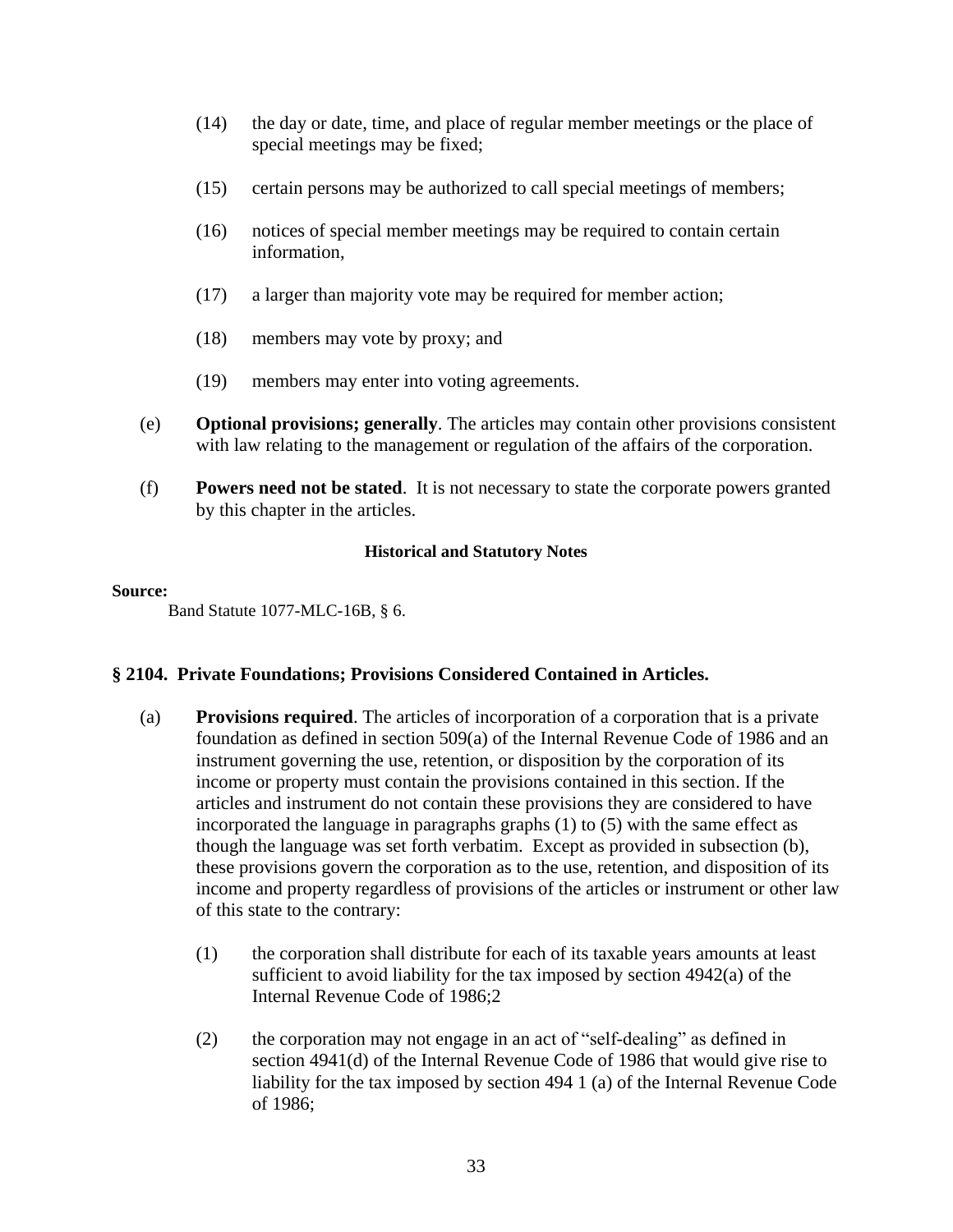- (3) the corporation may not retain "excess business holdings" as defined in section 4943(c) of the Internal Revenue Code of 1986 that would give rise to liability for the tax imposed by section 4943(a) of the Internal Revenue Code of 1986;
- (4) the corporation may not make investments that would jeopardize the carrying out of the exempt purposes of the corporation, within the meaning of section 4944 of the Internal Revenue Code of 1986, so as to give rise to liability for the tax imposed by section 4944(a) of the Internal Revenue Code of 1986; and
- (5) the corporation may not make a "taxable expenditure" as defined in section 4945(d) of the Internal Revenue Code of 1986 that would give rise to liability for the tax imposed by section 4945(a) of the Internal Revenue Code of 1986.
- (b) **Exception**. Subsection (a) does not apply to a corporation if a court of competent jurisdiction determines that the application would be contrary to the terms of an instrument described in subsection (a) and that the instrument may not properly be changed to conform to subsection (a). Subsection (a) does not apply to nonprofit Corporate Body Politic organizations described in 16 MLBS § 2101).
- (c) **Future references**. A reference in subsection (a) to a particular section of the Internal Revenue Code of 1986 includes the corresponding provision of a future United States Internal Revenue law.
- (d) **Rights reserved**. This section does not impair the rights and powers of the Solicitor General or the Court of Central Jurisdiction with respect to a corporation.
	- $(1)$  26 U.S.C.A. § 509(a).
	- $(2)$  26 U.S.C.A. § 4942(a).
	- (3) 26 U.S.C.A. § 4941(d).
	- (4) 26 U.S.C.A. § 4941(a).
	- (5) 26 U.S.C.A. § 4943(c).
	- $(6)$  26 U.S.C.A. § 4943(a).
	- (7) 26 U.S.C.A. § 4944.
	- (8) 26 U.S.C.A. § 4945(d).
	- (9) 26 U.S.C.A. § 4945(a).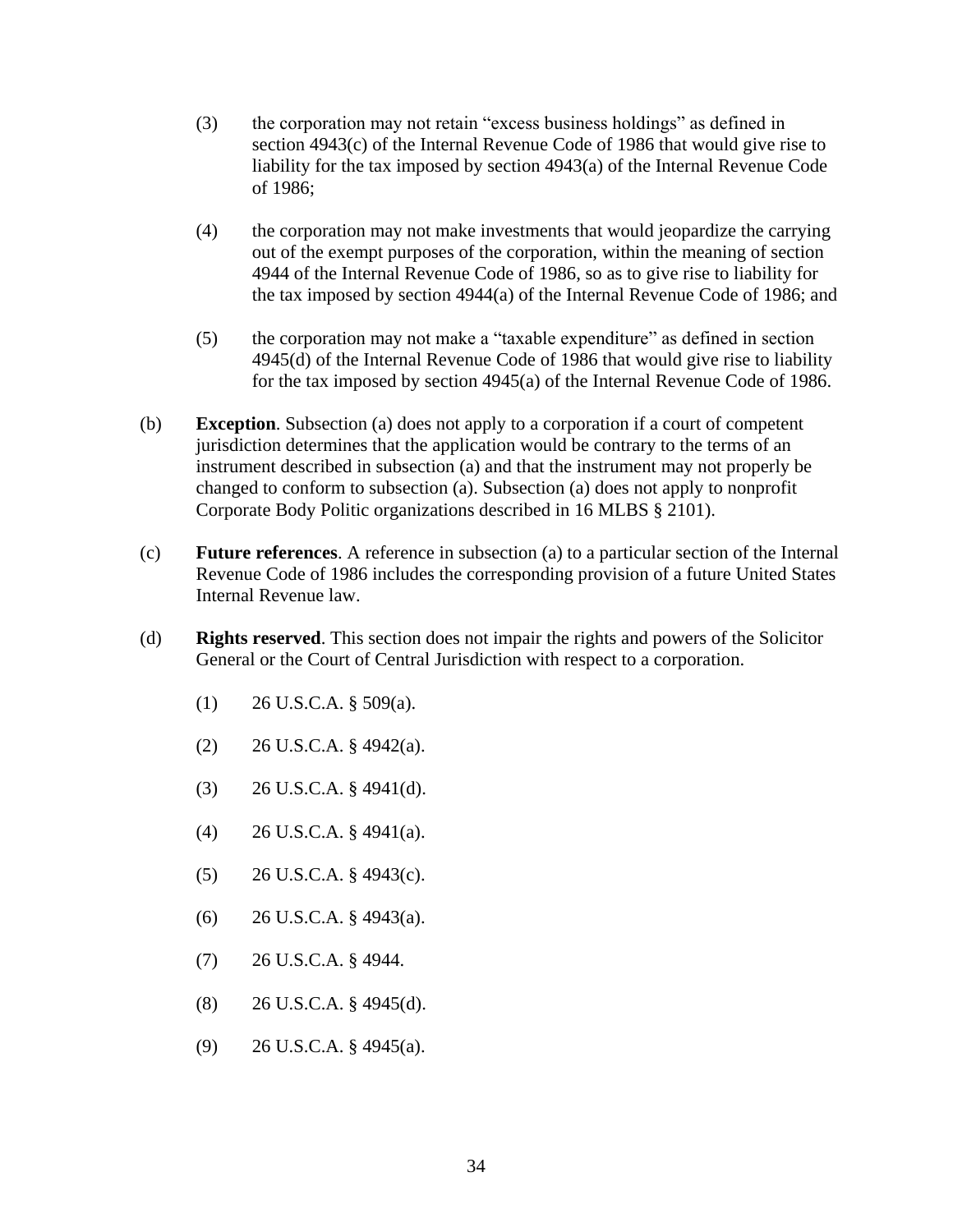#### **Source:**

Band Statute 1077-MLC-1 6B, § 7.

## **§ 2105 Corporate Name.**

#### (a) **Requirements**.

- (1) The corporate name must be in the English language, the Ojibwe language, or in another language expressed in English letters or characters.
- (2) A corporate name may not contain a word or phrase that shows or implies that it may not be incorporated under this chapter.
- (3) A corporate name need not contain the word "corporation," "incorporated" "company" or an abbreviation of one of these words.
- (b) **Name must be distinguishable**. A corporate name must be distinguishable upon the records in the office of Commissioner from the name of a domestic corporation or limited partnership, a foreign corporation or limited partnership authorized or registered to do business within the jurisdiction of the Band, whether profit or nonprofit, or a name the right to which is, at the time of incorporation, reserved, registered, or provided for in Band Statute or regulations promulgated pursuant thereto unless exempted by the Commissioner.

#### **Historical and Statutory Notes**

#### **Source:**

Band Statute 1077-MLC-16B, § 8.

#### **§ 2106. Reserved Name.**

- (a) **Who may reserve**. A corporate name permitted by this chapter may be reserved in the records of the Commissioner by:
	- (1) a person doing business within the jurisdiction of the Band under that name;
	- (2) a person intending to incorporate under this chapter;
	- (3) a domestic corporation intending to change its name.
- (b) **Method of reservation**. The reservation must be made by filing with the Commissioner a request that the name be reserved. If the name is available for reservation by the applicant, the Commissioner shall reserve the name for the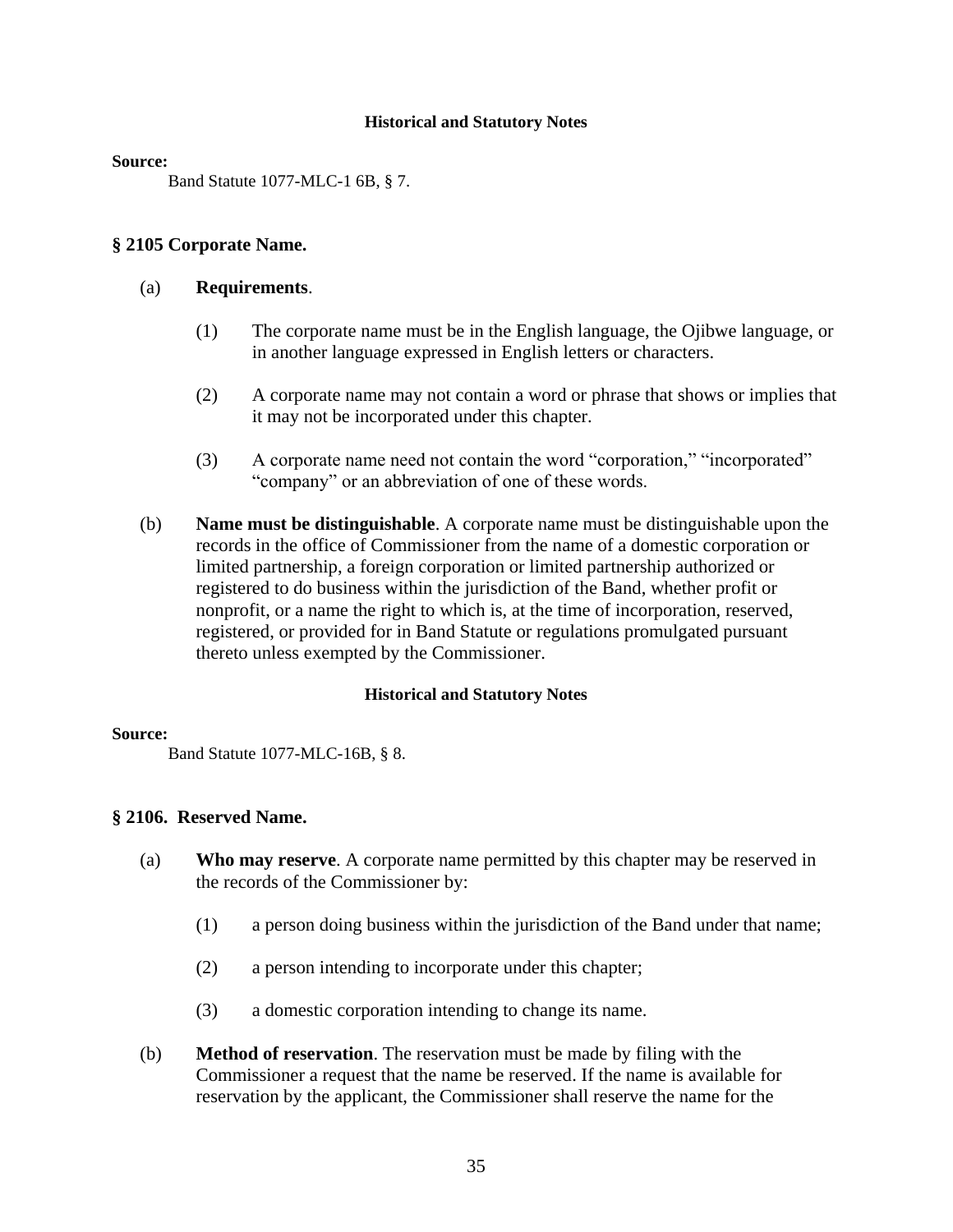applicant for 12 months. The reservation may be renewed for successive 12-month periods.

(c) **Transfer of reservation**. The right to a corporate name reserved under this section may be transferred to another person by or on behalf of the applicant for whom the name was reserved by filing with the Commissioner a notice of the transfer and specifying the name and address of the transferee.

# **Historical and Statutory Notes**

#### **Source:**

Band Statute 1077-MLC-16B, § 9.

# **§ 2107. Registered Office; Registered Agent.**

- (a) **Registered office.** A corporation shall continuously maintain a registered office within the jurisdiction of the Band. A registered office need not be the same as the principal place of business of the corporation.
- (b) **Registered agent.** A corporation may designate in its articles a registered agent. The registered agent may be a natural person residing within the jurisdiction of the Band, a domestic corporation, or a foreign corporation authorized to transact business within the jurisdiction of the Band. The registered agent must maintain an office that is identical with the registered office.

# **Historical and Statutory Notes**

#### **Source:**

Band Statute 1077-MLC-16B. § 10.

# **§ 2108. Change of Registered Office or Registered Agent; Change of Name of Registered Agent.**

- (a) **Statement**. A corporation may change its registered office, designate or change its registered agent, or state a change in the name of its registered agent, by filing with the Commissioner a statement containing:
	- (1) the name of the corporation;
	- (2) if the address of its registered office is to be changed, the new address of its registered office;
	- (3) if its registered agent is to be designated or changed, the name of its new registered agent;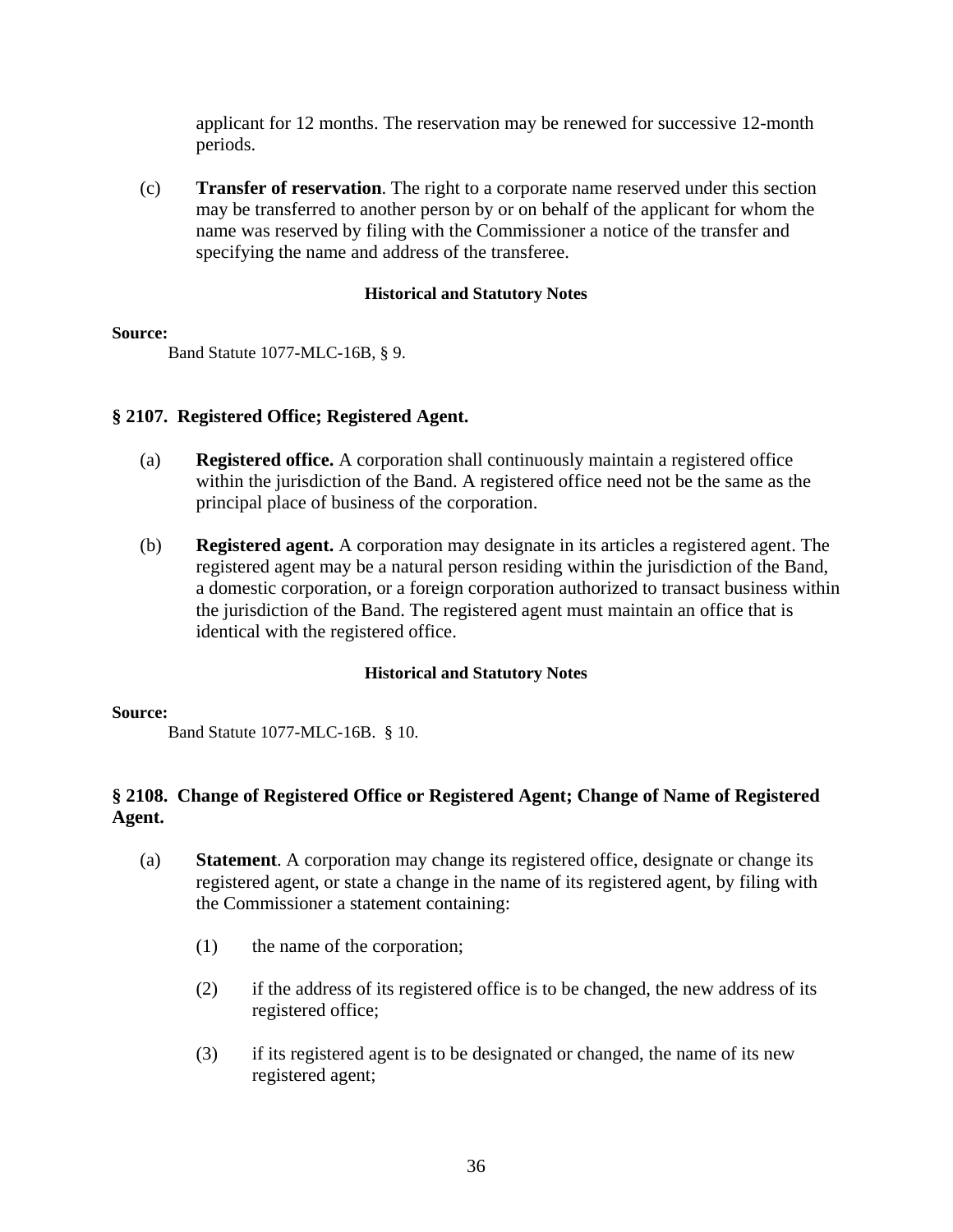- (4) if the name of its registered agent is to be changed, the name of its registered agent as changed;
- (5) a statement that the address of its registered office and the address of the office of its registered agent, as changed, will be identical; and
- (6) a statement that the change of registered office or registered agent was authorized by resolution approved by the board.
- (b) **Resignation of agent**. A registered agent of a corporation may resign by filing with the Commissioner a signed written notice of resignation, including a statement that a signed copy of the notice has been given to the corporation at its registered office. The appointment of the agent ends 30 days after the notice is filed with the Commissioner.
- (c) **Change of address or name of agent**. If the address or name of a registered agent changes, the agent shall change the address of the registered office or the name of the registered agent of a corporation represented by that agent by filing with the Commissioner the statement required in subsection (a), except that it need be signed only by the registered agent, need not be responsive to paragraph (3) or (6) of subsection (a), and must state that a copy of the statement has been mailed to the corporation.

#### **Source:**

Band Statute 1077-MLC-16B, § 11.

# **§ 2109. Amendment of Articles.**

The Articles of a Corporation organized under this chapter may be amended in a manner prescribed by the Commissioner.

#### **Historical and Statutory Notes**

#### **Source:**

Band Statute 1077-MLC-16B, § 12.

# **§ 2110. Filing; Effective Date of Articles.**

(a) **Filing required**. Articles of incorporation and articles of amendment must be filed with the Commissioner.